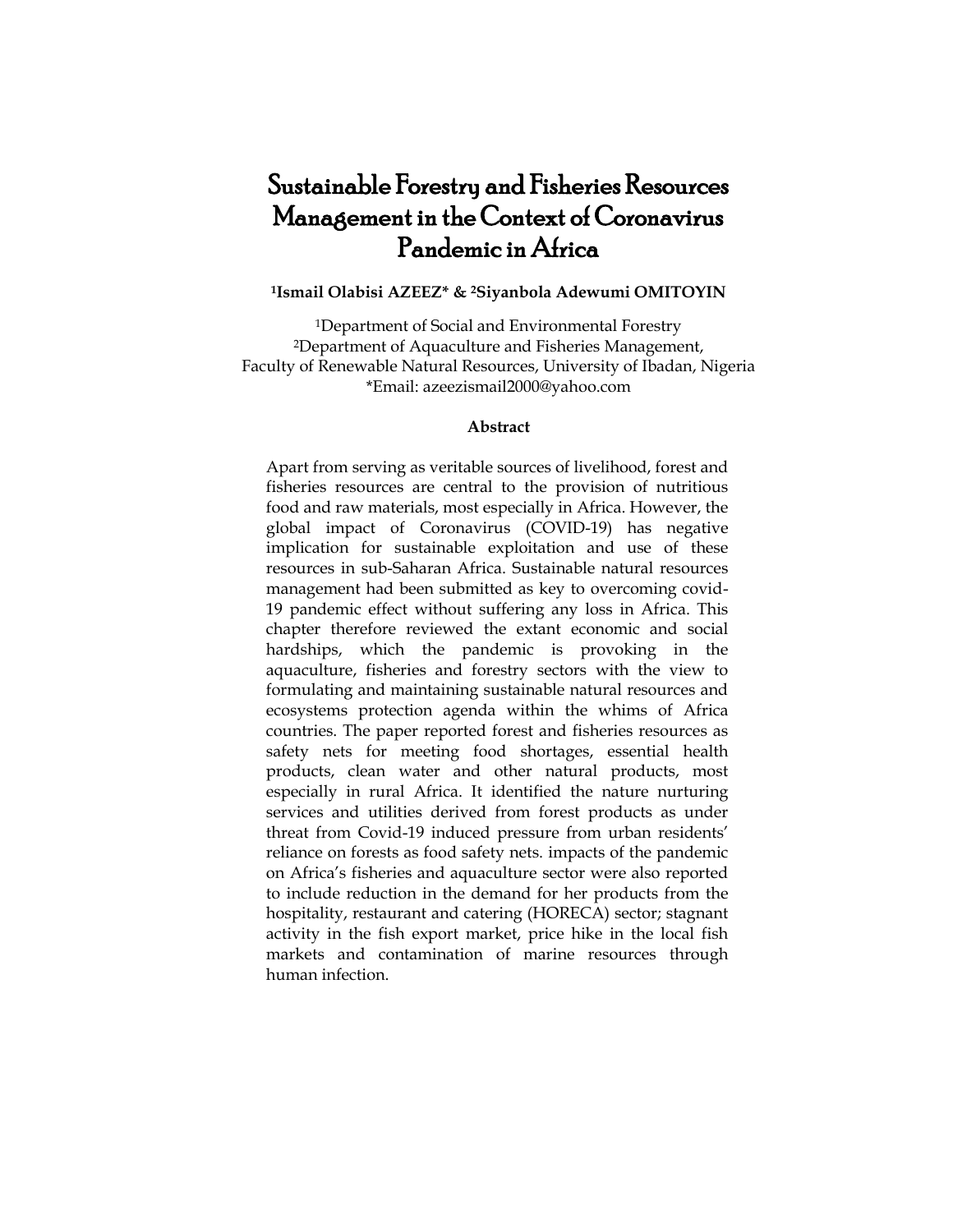The paper therefore recommends the application of sustainable aquaculture, fisheries and forest resources management tools for resilience and recovery from the Covid-19 pandemic in Africa. Such tools, it emphasized must tap from policy recommendations based on in-depth understanding of the multi-stakeholder nature of the sector and make use of available financial and human resources efficiently.

**Keywords**: COVID-19 impact, forest resources, fisheries and aquaculture, Africa development, nature's safety nets.

#### **Introduction**

Forests and forest resources make essential services and products available to support livelihood and health in normal times and during the time of crisis. Forests provide income, fuel wood and food security for households. Thus, increasing human wellbeing and reducing forest communities' vulnerability to shocks and adversities (Fisher and Shively, 2005). FAO (2018a) also submitted products from forests as providing food, income, and diverse nutrients for the vulnerable, globally. According to the World Bank (2021a) around 350 million people globally are estimated to be almost wholly dependent on forests. Forests also remove one third of global greenhouse gas emission annually, thus mitigating climate change (IPCC, 2013). Apart from harboring natural fisheries resources, mangrove forests also contribute to mitigation of climate change, protects the coast from tidal waves and are the richest in carbon of all tropical forests (Comforth *et al.,* 2013). Humans have also utilised renewable aquatic resources for food, clothes and other necessities since the creation of earth. Fisheries resources and aquaculture provide nutritious food and raw materials for hundreds of millions of people around the world and support over 10% of livelihoods (FAO, 2020b). Bondad-Reantaso *et al*. (2020) reposed fish and fish products as key components of a healthy diet that are safe to eat. Bernacsek (1987) posited fisheries as an important component of African economic sector, which employed between 5 and 10% of her agricultural labour force and contributed 7% to her agricultural exports. Essential services and products required for public health are also produced by the forestry sector globally. However, human footprint was estimated by FAO (2015) to have affected 83% of the global terrestrial land surface and has degraded about 60% of the ecosystems services in the past 50 years alone.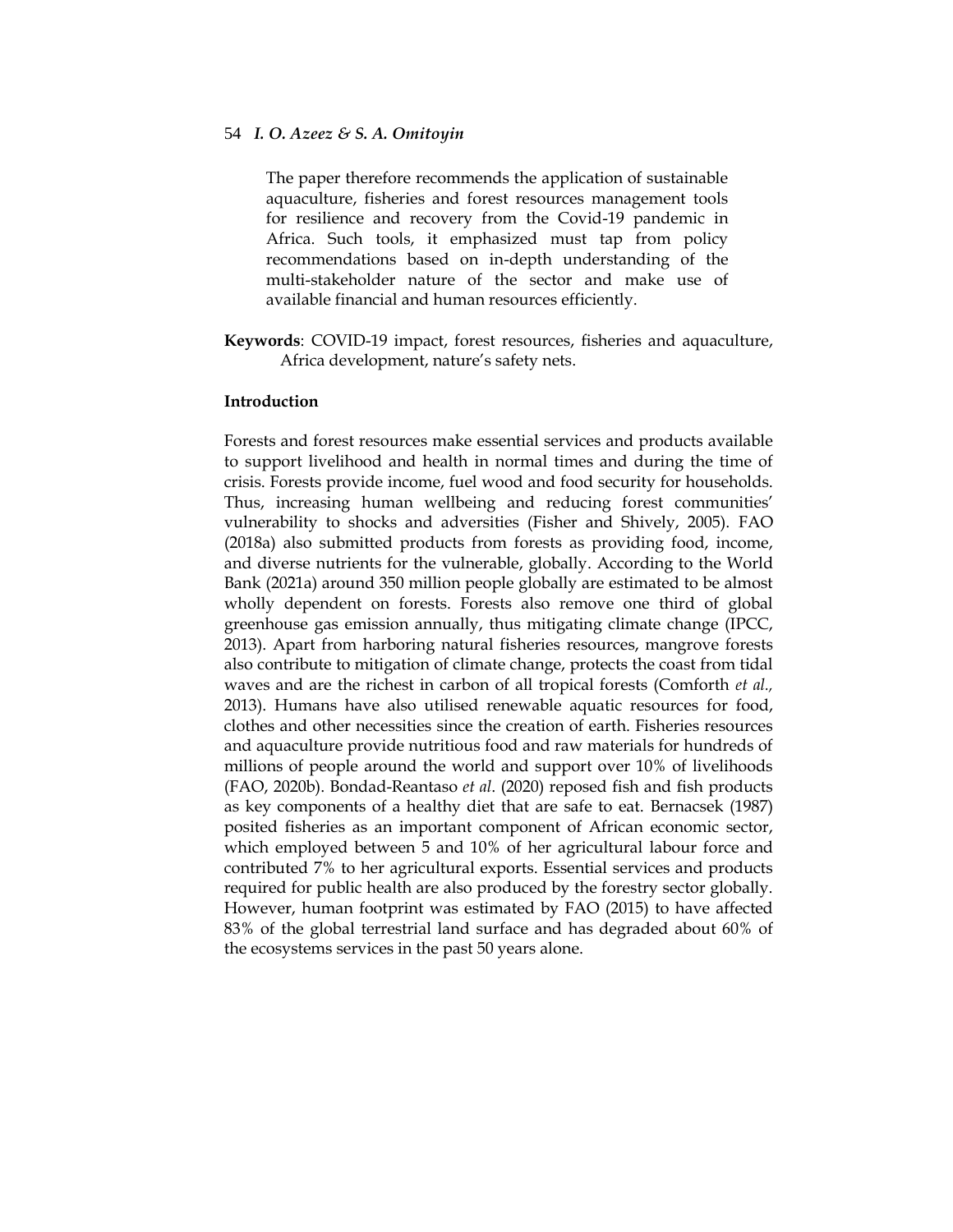Covid-19, categorized as a pandemic originated from a market specialized in live animal and seafood in Wuhan, China (Jiang *et al.*, 2020) but has negative implication for sustainable exploitation and use of forests and aquatic resources globally. It is the current topical human footprint iterated by FAO (2020a) as having grave implications for: social protection, including health and safety; forest dependent livelihoods; international trade and supply (natural resources inclusive) chains; environmental stability; the vulnerable communities, including women; as well as good governance and progress towards achieving global development targets, most especially in the developing countries. Long-term impacts was predicted on the demand and prices of seafood unless timely, sound and decisive measures are taken to safeguard global food supply chains apart from protecting the poor and vulnerable (especially fishing) communities (World Fish, 2020). As aptly put by WWF (2020), the pandemic imposed debt burdens and poverty levels on African states and her citizens, which is among the highest in the world. It also has more negative impact on GDP levels across the African continent and its nature dependent economies (WWF, 2020). All sectors of the economy are disrupted by the pandemic, resulting in loss of income and jobs as well as aiding of urban-rural migration (UN/DESA, 2020a). Urban-rural migration has also increased the risk of degradation and wanton exploitation of natural resources with negative effects on the society and producers. Natural resources based sectors and practices may therefore have a critical role to play in the search for resilience to and hence recovery from the effect of the Covid-19 pandemic.

Sustainable natural resources management had been submitted as the key option available to Africa for overcoming covid-19 pandemic effect without suffering any loss. This is because despite the challenges, Africa has been submitted to possess a comparative advantage (over other continents) at resilience and recovery if sustainable harnessing and use of her renewable natural resources could be prioritize (WWF, 2020). It is thus imperative to look into and provide solutions to the immediate economic and social hardships, which the pandemic is provoking in the aquaculture, fisheries and forestry sectors with the view to formulating and also maintaining long-term natural resources and ecosystems protection agenda (EC, 2021). This chapter reviews the roles of forests and fisheries resources in the society, the impact of the pandemic on the sectors and explores the options for neutralizing the impact of the pandemic on Africans within available means.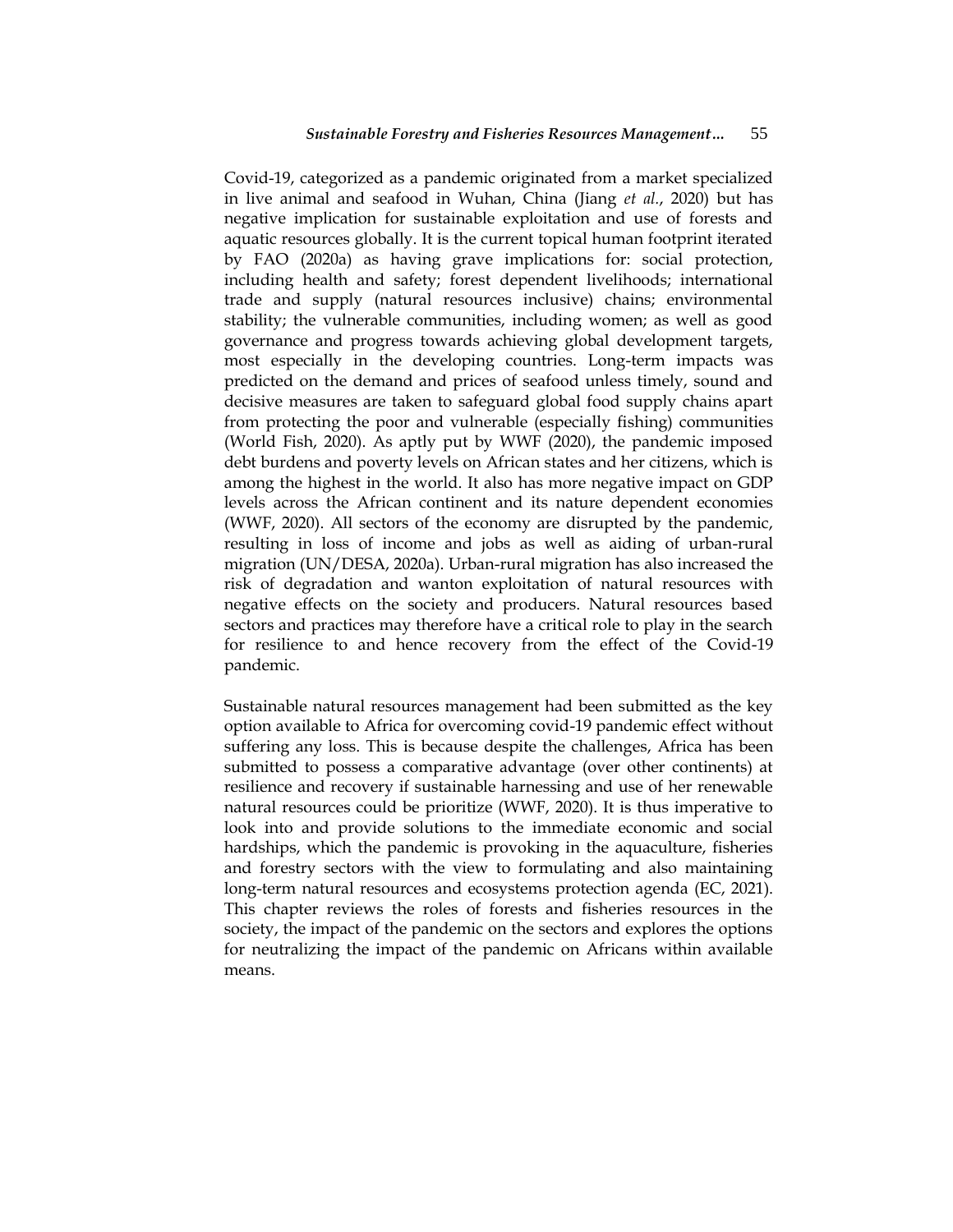#### **Roles of forest and fisheries resources in Africa development**

Apart from being the home to different tree species, forests host several non-timber forest products and wildlife including shedding the aquatic resources habitat. Forests alleviate poverty among rural communities; they are critically strategic to public health, disaster risk recovery and employment, yet they are continually under threat in Africa from wildfires, illegal logging, pollution and impacts of climate change. Thus, the forest ecosystem (made up of several micro-biomes) play different roles in the survival of different biological actors within, around and even far from the forest. Although, the resources therein are competition to other equally important human needs for food, shelter and infrastructure, forests supporting rather than dependence nature for human existence cannot be overstressed. Human's greatest challenge is thus balancing their existential support benefits from forests with other equally germane uses to which the land on which they are, can be put. Some identified human support benefits of forests are:

## *Provision of safety nets*

Currently, most African nations are net food importers despite having more than 50%of the uncultivated, available arable land in the world (Deininger, 2011). FAOSTAT (2021) puts agricultural land use in Africa at 22.8% of those available for use between 1961 and 2018. This has grave implication for food security in the continent even before the advent of Covid-19 pandemic. Measures put in place by government to curb the spread of covid-19 pandemic, most especially limiting human movement or total lock down in some cases further compounded the problem as they take their tolls on global trading with attendant increase in food prices. Apart from the impact of global trading on food prices, farmers and labourers movement restrictions will also have negative implications for agricultural productivity. OECD (2020) observed that more than 50million African residents' could be pushed into a food situation by movement restriction.

The fall back in situations like this for most rural dwellers and even some urban poor is usually the aquatic and forest resources. Literature is replete with evidence of forests serving as safety nets to most residents in forest enclaves and environments (Zulu and Richardson, 2013; Kumar *et al.,* 2015; Kehlenbeck *et al.*, 2015). Fishing was reported as an important subsistence and safety-net activity for many of the world's poorest communities by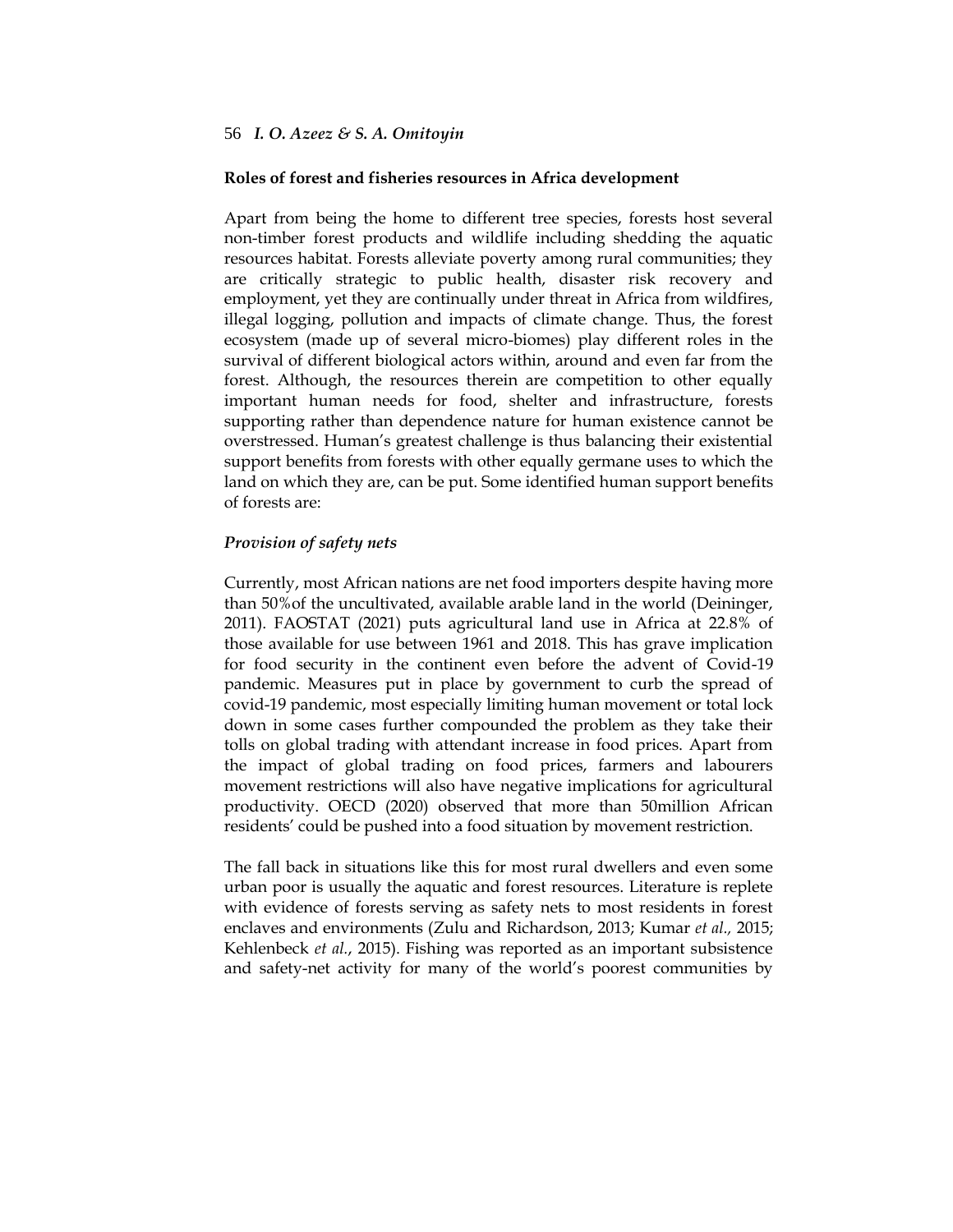Holmes *et al.* (2014) while Paul (2020) submitted forest as playing key role in supporting global nutrition and food security. Though Wunder *et al*. (2014) reported a reduction in the reliance of the rural communities on forests due to economic growth at the beginning of the 21<sup>st</sup> century, these communities were observed to have earlier enjoyed forest provisions. As observed by FAO (2018a), 40% of the rural poor live in the savannah or forest areas and forests provide food, nutritional diversity and income for the vulnerable (estimated at 20% of the world population) globally. For example, fisheries provides about three billion of the global population with at least 20% of their total animal protein (FAO, 2014a).

Also, one of three people in the world still use wood fuel to meet their need for energy to heat their homes and cook (Zulu and Richardson, 2013; Kandel *et al.*, 2016; Démurger and Fournier, 2011) with reliance highest in Africa (Gond *et al.*, 2016; Eba'aAtyi *et al.*, 2016; FAO, 2014, 2017). FAO (2018a) also submitted charcoal and wood fuel as the most accessible and affordable sources of energy for people affected by humanitarian crises and natural disasters. Apart from the rural people, the forest also provides cardboard and paper based packaging for the delivery of food and household products in urban cities (APB, 2012; Mordor Intelligence, 2021). Thus a sustainably managed forest ecosystem is a useful safety net to the immediate and remote communities directly or indirectly.

#### *Provision of essential health products*

Apart from the medicinal uses to which forest fauna and flora can be put, the aesthetic, scenic and serenity of the forest biome is psychologically soothing to human mental health (FAO/UNEP, 2020). Land conservation, reduction of forest loss and fragmentation, creation of buffer zones through forest restoration have also been documented to possibly reduce humanwild animal interactions and by extension the risk of future disease outbreaks (Bloomfield *et al.*, 2020). This is because all existing infectious diseases in humans and 75% of emerging ones were transferred from animals to humans (UNEP, 2016). The clearing of forests for agriculture and other uses is therefore likely to predispose humans to infectious diseases from displaced wildlife. Even Bloomfield *et al.* (2020) linked increasing occurrence of diseases like COVID-19 to the absence of forests. Also worthy of note is that forest clearance affect wildlife biomes. This was why Holmes *et al.* (2014) hinges the continuous production of wild fish partly on the viability of the marine ecosystems (which is shed by forests) in which they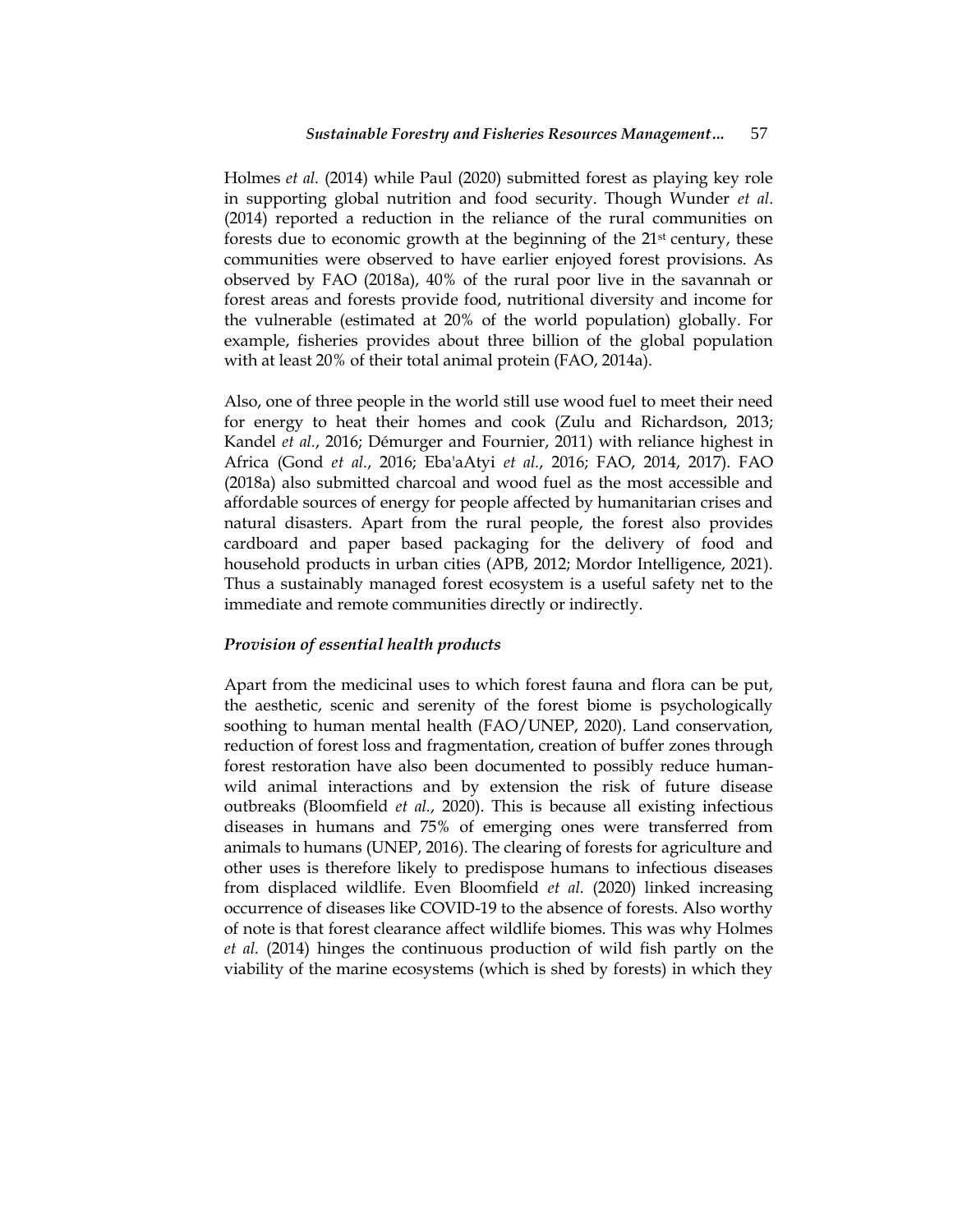exist. Invariably forestry activities affect human health and the latter also affects the former (Colfer *et al.,* 2017).

In the same vein, 70 - 80 % of Africans consult traditional medical practitioners who often rely on medicinal plants. The United Republic of Tanzania, for instance, was reported to have 30,000 to 40,000 traditional practitioners compared with only 600 western doctors (Cunningham, 1993) while natural origin pharmaceuticals worth US\$75 billion was reported sold yearly by Kate and Laird (1999). The prediction of the market value of Herbal Medicine to Surpass USD 129 Billion Revenue Mark by 2023 at 5.88% CAGR, by MRF (2021) also underscores the import of forest to the pharmaceutical industry. In addition, cleanliness is imperative in public health. African public health systems in urban cities and rural areas rely on forest products for sanitary and hygiene supplies like paper towels, toilet paper, tissues, ethanol used for sanitizers as well as soluble cellulose fibre and wood pulp for personal protective equipment like protective clothing and masks.

## *Access to clean water*

Forests form an integral part of the global water cycle, with forested watersheds supplying 75% of the world's accessible freshwater. Stream flow regulation and recharge of groundwater will be achieved through restoration of degraded land and maintenance of forests. Forests filter water, affect rainfall patterns, provide 33% of drinking water to the largest cities of the world and reduce soil erosion (FAO, 2018a).But for the trees that capture and filter water, the intense but short duration rainfall associated with the semi-arid tropics would have resulted in soil erosion and land degradation (Tobella *et al.,* 2014; Ilstedt *et al.*, 2016).Tree density, canopy cover and the spatial distribution of trees in dry land areas were submitted as key variables that affect hydrology by Tobella, *et al.* (2014) and Ilstedt *et al.* (2016). Qin *et al*. (2016) also linked drop in water quality to deterioration in tree cover and forest condition while Bruijnzeel (2014) and Ellison *et al*. (2017) observed a nexus between conversion of natural forests to other land uses and reduction in water storage capacity and groundwater recharge. Thus, access to clean water cannot be divested from sustainable forest management.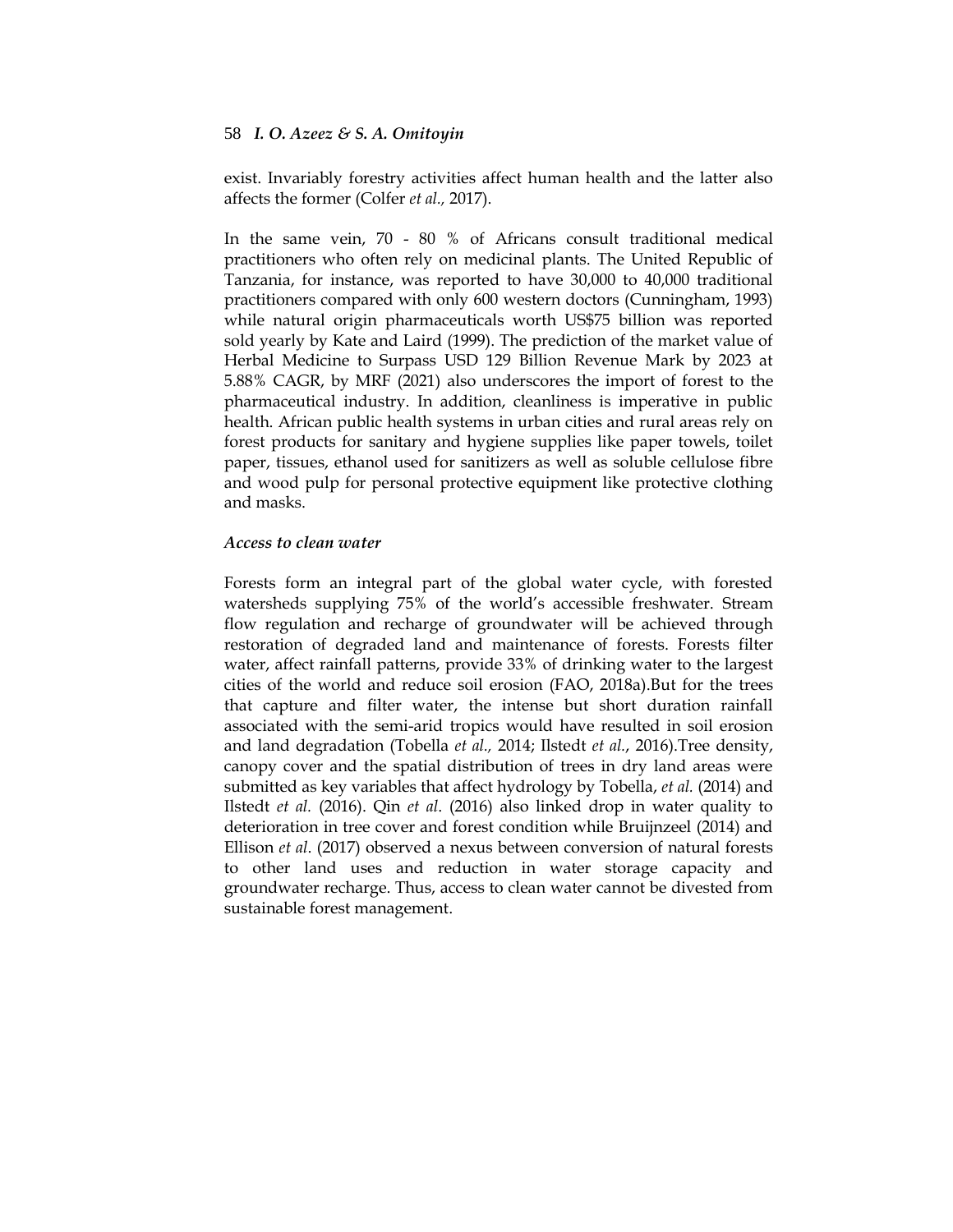#### **Impact of COVID-19 on fisheries and aquaculture in Africa**

Identified impacts of the pandemic on Africa's fisheries and aquaculture sector include: highly significant reduction in the demand for her products from the hospitality, restaurant and catering (HORECA) sector; stagnant activity in the fish export market consequent upon the drop in domestic demand; and price hike in the local fish markets due to increase demand for locally-sourced fishes (OECD, 2020a).

Unlike their terrestrial counterpart, marine resources are not known to play any epidemiological role in the spread of Covid-19 to humans (Shahidi, 2020; WHO, 2020). However, infected human can contaminate marine resources. Thus, the need for immobilization of human through restriction of their movement as a key tool for containing COVID-19. While recognizing the import of industrial seafood systems to global food security and employment, FAO (2018b) pointed out the pivotal role of mobility to the success of the industry. Fishing is premised on the mobility of vessels, and mobility in the COVID-19 era is associated with risk of contamination. Vessels were among the first identified sources of global contagion: tight working and living quarters present risk for workers, and vessels can spread disease to multiple locations as they move through the sea. Usually, when fishing vessels arrive into port they offload catch, re-supply and rotate crew and aim to quickly return to sea. Today, this mobility is restricted in the interest of public health. Many ports either ban shore leaves and crew changes, or require 14-day quarantine either at sea or in designated onshore accommodations (ITF Seafarers, 2020; BIMCO, 2020). This has negative impact in that it stagnates and restricts activities in the fisheries sub-sector.

The aquaculture industry currently deals with a common disruption of demand causing dire penalties for the supply chain of fresh fish. Therefore, frozen seafood companies are facing strong demand. These companies may soon encounter some problems of re-stocking, if their logistics are constrained by restrictions (WHO, 2020).

#### **Consequences of the COVID-19 pandemic on the forestry enterprise**

As submitted by Sen (2020) the corona virus pandemic has woken the greatest global challenge in human history. This had resulted in an overstretched healthcare system and had a heavy negative toll on the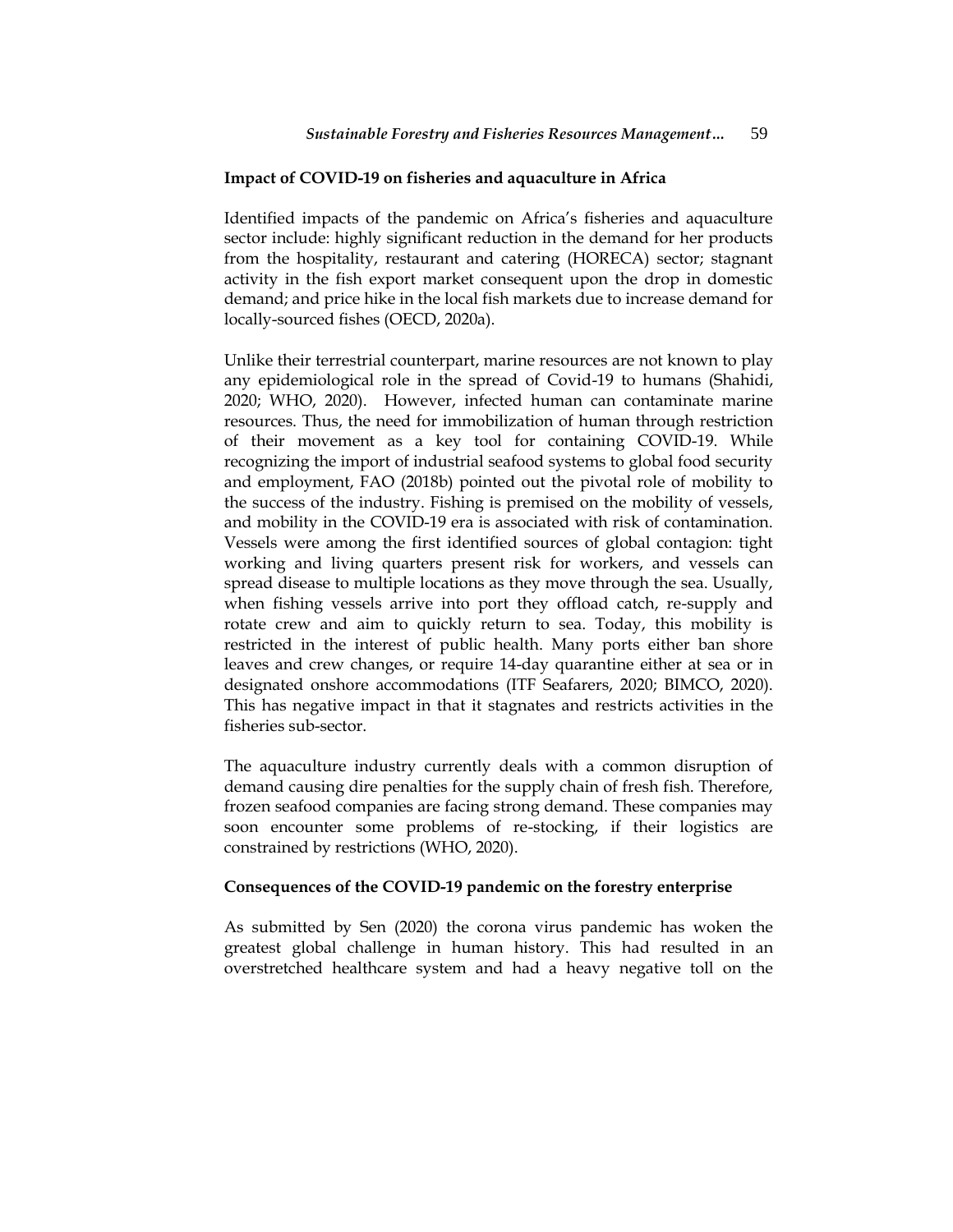economic and social status of urban residents in cities and indigenous people deep in the forests (Attah, 2020). The increase in economic vulnerability is putting pressure on the forest's safety net role as more rural dwellers resort to meeting their subsistence needs using forest products. In the same vein, this group of forest dependents are also expected to be joined by millions of poor migrants' from cities struggling with unexpected loss of income and food insecurity. Forest industries are equally under pressure to meet demand for sanitary and disposable hygiene products like paper towels; tissues and ethanol used for sanitizers; personal protective equipment, like protective clothing; and masks for medical workers and the people (FAO, 2020c).

Africa had been posited as housing the extreme poor in the world, even prior to COVID-19. Of the extreme poor, 40% of those within rural areas are residents' in forest and savanna land areas (FAO, 2018a). IFAD (2016) reported 159 of the 284 million Africans eking their living in forest environments, as living below USD1.25/day. This may explain why any perturbation in the forest ecosystem will have dire consequences on these vulnerable group of people. Covid-19 pandemic is therefore a threat to the rural poor, most especially the indigenous peoples living in forests with no alternative to meeting their basic needs outside the forest resources. This may explain why indigenous peoples were observed retreating deeper into forests for food, fuel and shelter as a coping strategy against the risk of COVID-19 infection (Anderson, 2016). This people are however central to the continuous survival of forests because of their vast traditional knowledge on forest biodiversity (FAO/UNEP, 2020).

But, reliance on forest product and other biomass will increase as a result of covid-19 pandemic due to unavailability of affordable alternatives and decrease in income-generating opportunities with implication for sustainability of its supply. Forests had been observed to impact rainfall patterns, water filtration, soil erosion reduction and provision of most of the drinking water for more than one-third of the world's largest cities. Invariably, poor management of forest estates portend great danger for human not only from the angle of its nature nurturing services but also from the utilities derived from products there from. For example, UN/DESA (2020b) estimated the number of people that were unable to take basic measure against covid-19 due to lack of access to clean water at about 2.2 billion people. Therefore, there is need for SFM and the aquatic resources, which the forest is shedding.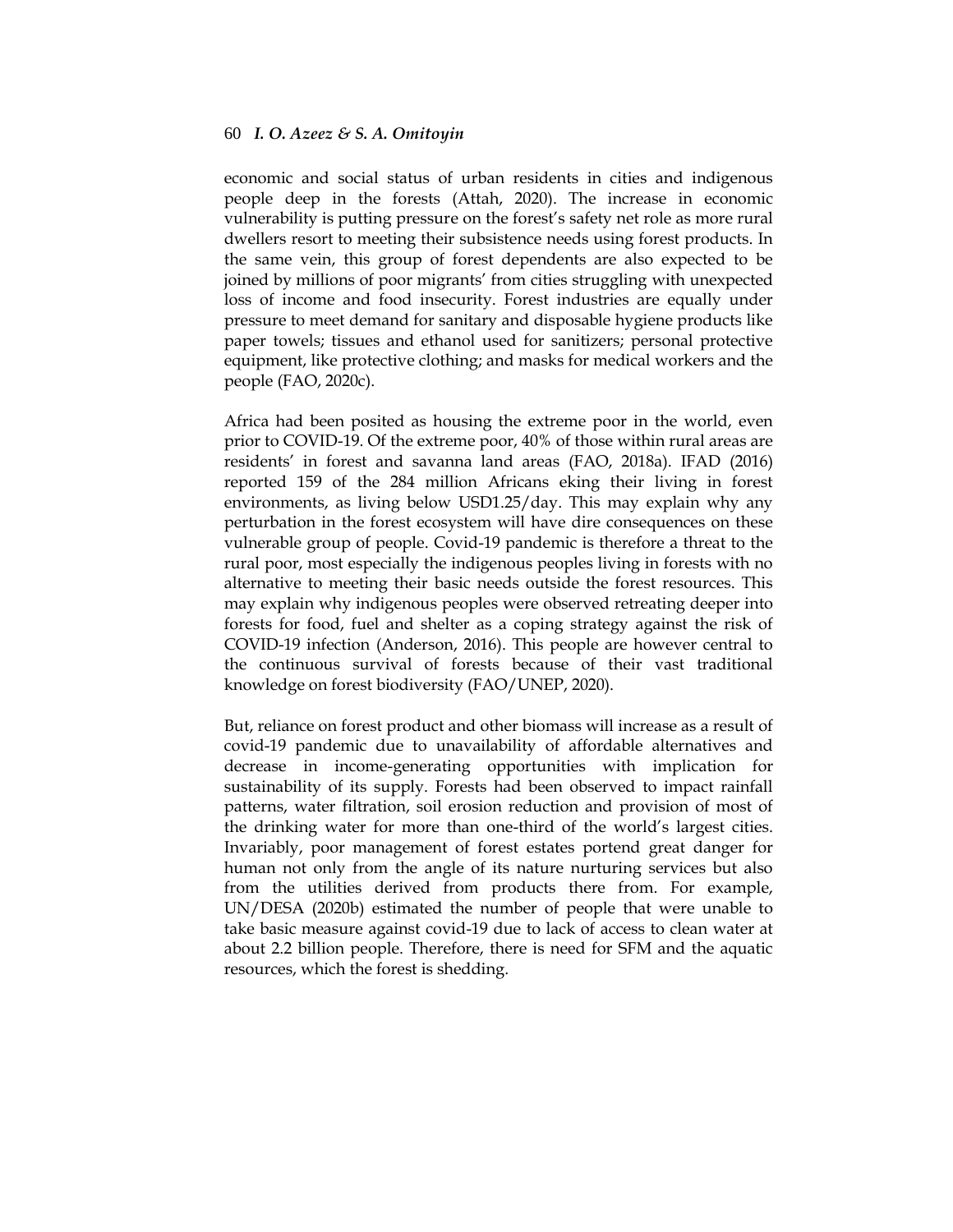## **Sustainable aquaculture, fisheries and forest resources management in Africa: tool for resilience and recovery from the COVID-19 pandemic**

Sustainable natural resources management is the stewardship and use of the resources and associated bases in a way, and at a rate, that maintains their biodiversity, productivity, regeneration capacity, vitality and their potential to fulfill, now and in the future, relevant ecological, economic and social functions, at local, national, and global levels, and that does not cause damage to other ecosystems (PEFC, 2019). These resources hold a strong key position in Africa's resilience to and recovery from the covid-19 pandemic, being richly blessed with them. But this depends on the sustainable management and use of the resources. Sen (2020) reposed the identification of the forestry sector as potential for far reaching and sustainable solution to the covid-19 pandemic. Nair and Rutt (2009) had earlier linked the high employment generation potential of the sector to its labour intensive and low capital investments advantage. According to the World Bank (2021b) aquaculture and fisheries provide employment for over 12 million people while the AU's Agenda 2063 submitted the sector as ―Africa's future. OECD (2020a) stated that 10% of the global population rely on the fisheries and aquaculture sector for livelihoods with hundreds of millions of people worldwide sourcing nutritious food from the sector. It is therefore evident that policy instrument directed at sustainable aquatic, fisheries and forest resources will chart reasonable course for Africa's resilience to and recovery from the COVID-19 pandemic.

One of the major tools in SFM, which has some potential to assist in the post COVID-19 recovery in Africa is the practice of agroforestry. The practice balance the nature nurturing attribute of forestry with the food security potential of agriculture. In addition, Africa's ability to become resilient would rely on reforestation, afforestation, conservation and improved management of natural forests. It had been observed that a rise in the occurrence of covid-19 can be caused by deforestation while reduction of the fragmentation and forest loss, forest restoration as well as land conservation, can reduce human-wild animal interaction and subsequently the risk of future disease outbreaks (Bloomfield, 2020). Earlier, 75% of current and emerging infectious diseases in humans had been linked to the transfer of pathogens from animal to humans (UNEP, 2016).Thus, given her incredibly rich natural resource base (Deininger, 2011; WWF, 2020; UNEP, 2019 and 2021) Africa's recovery plan from the pandemic must be woven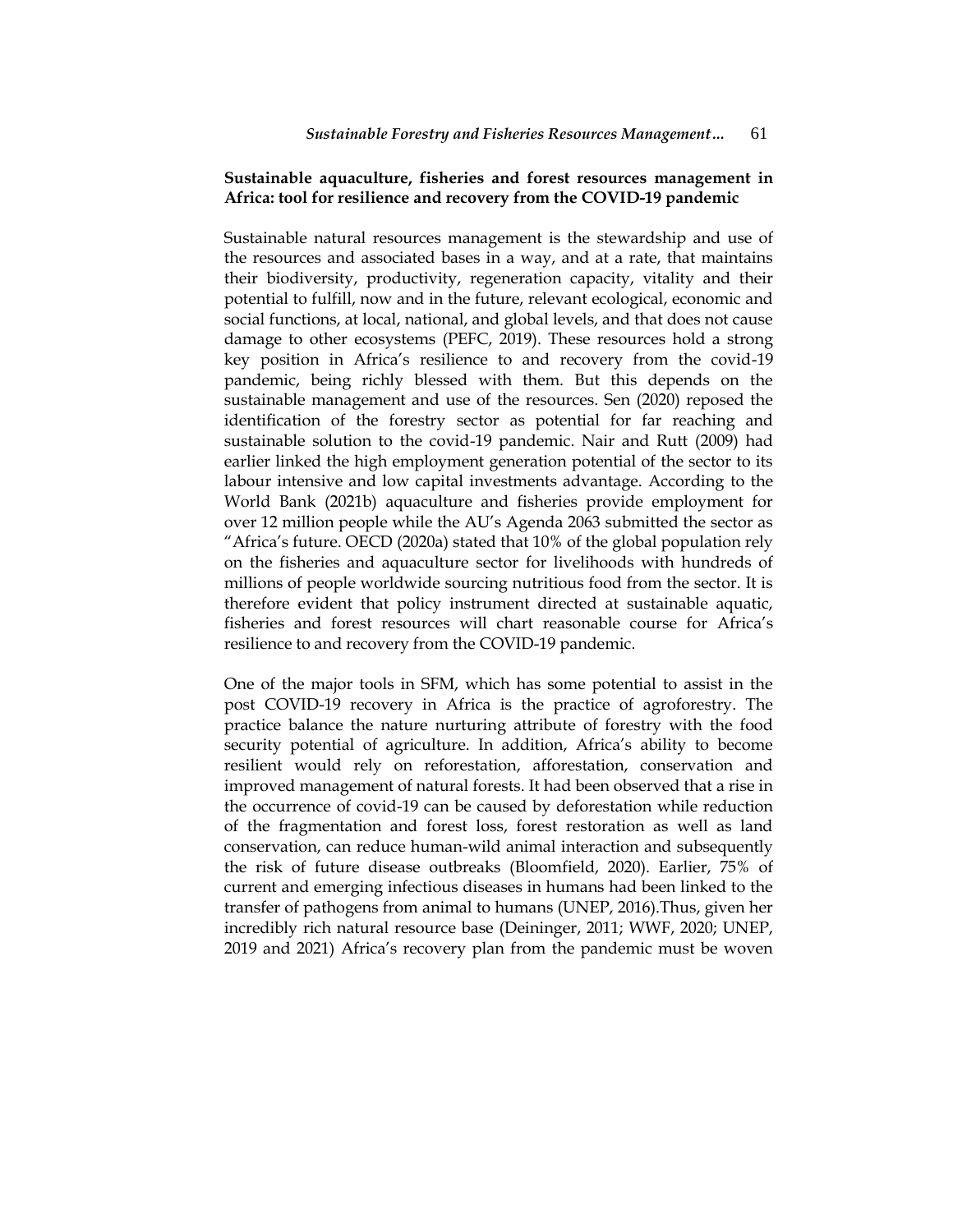around sustainable natural resources management. To objectively tap into SFM as a recovery tool for Covid-19, FAO (2020a) suggested:

- ensuring that forest-dependent communities are protected;
- building momentum to halt deforestation, further overuse of forest resources and degradation; and
- leveraging action, building more sustainable production and resilient supply chains, providing more diverse livelihoods

Healthy and sustainable forest ecosystems and forest dependent resilient communities have been identified as a major pillar for the materialization of a green recovery from the coronavirus pandemic. The import of the custodians of forests as vital stakeholders in the achievement of SFM cannot be overstressed. Fayenuwo *et al.* (2007) had earlier submitted the evolvement of community-based forest management as an approach for the sustainable management of forest resources. Now that, sustainable management of all forests must be vigorously enforced in Africa, the need to consider "for whom the forest is managed" becomes apt. The United Nations Strategic Plan 2030 for forests and trees outside forests (UN, 2017) will be an ideal policy instrument for discussion and adaptation on natural resources management, if sustainability is desired.

# *Understanding and tapping into the advantage of the multi-stakeholder nature of the sector*

By virtue of their multiple use nature, aquaculture, fisheries and forest resources use and management are multi-stakeholder based. It is therefore imperative that the interest of all stakeholders be protected if these nature's resources use and management are to be sustainable. For example, FAO (2020c) reported 22 percent of forests as being owned by corporate enterprises, individuals, small-holder farmers as well as local and indigenous communities who in addition, manages 15 per cent of global publicly owned forests. Similarly, one key submission by the World Bank (2017) is the need for nation-states and public-private sectors collaborations, if sustainable management of ocean resources is desired. Azeez and Amusa (2016) also observed a paradigm shift in natural resources management towards ensuring greater and effective participation of all stakeholders. Participation demands that rather than government taking initiative and people supporting, the reverse should be the case. People should be involved right from the project planning stage with government supplying the logistics of ensuring that corners are not cut using local governance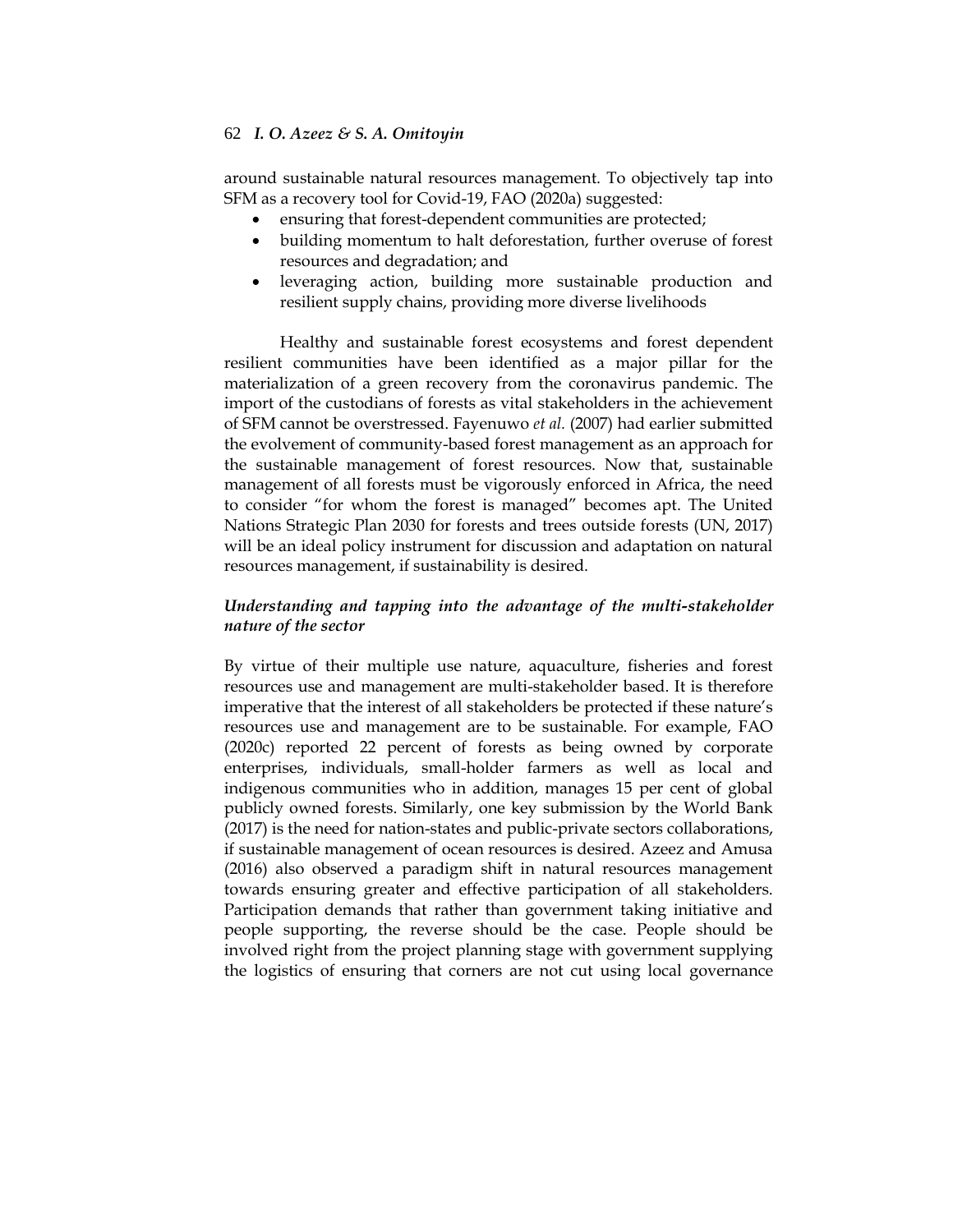structure. Key indices for community participation in SFM activities include awareness, project planning and local empowerment (Azeez *et al.,* 2013). Awareness of development project is the first index of participation as it informs on level of participation or otherwise by different stakeholder' in the project. However, one may be aware through hearsay, thus the quality of planning that goes into a project determines the level of its impact and this is a function of the quality and diversity of participants in its planning. Local empowerments are gains of participation in development project.

There is therefore need to encourage private stakeholder participation in the development and management of renewable natural resources project to ensure their sustainability. This can be achieved through adoption of some fiscal measures, which will encourage them to cooperate with government agencies. For example, ITTO (2020) reported some West Africa Governments of supporting domestic forestry industries through reduction in tax, with the view to balancing their trade. Also, policymakers could partner with relevant stakeholder group to promote sustainable investment by mainstreaming sustainable forest management into national and international investment policies. This would not only inject fresh ideas into investment ideas, it may also boost the chance of such ideas accessing some international funds.

## *Financing Africa's resilience and recovery plan from COVID-19*

Availability of adequate financial and human resources is germane to effective implementation of sustainable natural resources management. Availability of these may however be fruitless without good governance at all levels (UN, 2017). Funding national projects as summarized by WWF (2020) can be through the deployment of treasury fund or parleying with multilateral Organisations (like the IMF, World Bank, AfDB, US Development Finance Initiative's Rapid Response Liquidity fund and the EU Emergency Trust Fund for Africa) and other funding sources (such as bilateral funding from sovereign governments and institutions, private sector funding, Innovative Financing Mechanisms- IFM). The IFM include tapping into blended finance, trust funds, Peer-to-peer lending models, diaspora capital, and impact bonds financial resources (WWF, 2020). All these sources are always and readily available provided their caveats are met. Therefore, African countries seeking financial succor from any source must be fully prepared to meet stipulated condition(s) of access.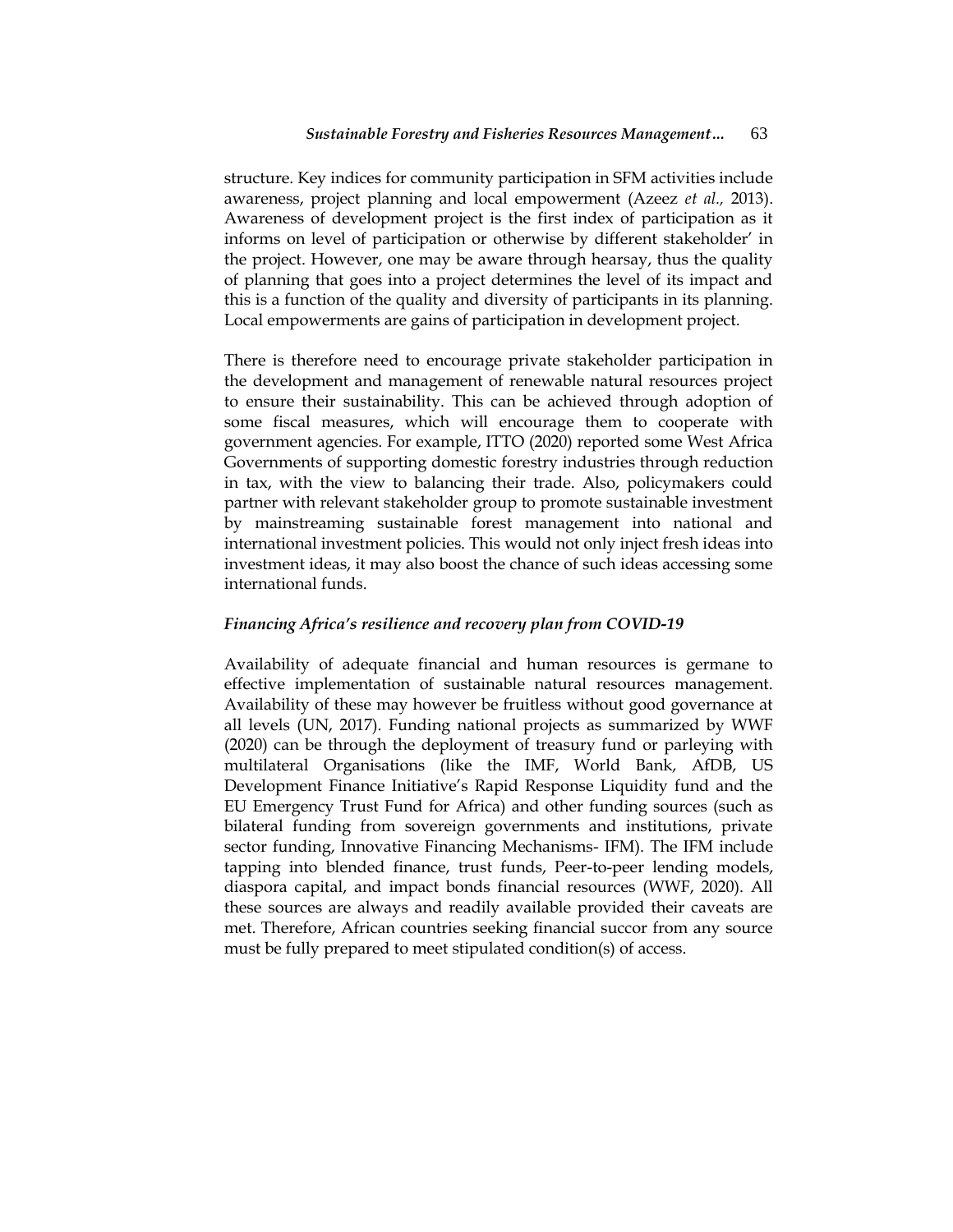There are numerous packages from most, if not all the funding sources, most especially towards recovery from disasters such as covid-19.The best logical option open to most African countries is to invest in the green (terrestrial) and blue (aquatic) economy, using treasury fund because they will reap the investment benefit(s) 100 percent. Nigeria utilized this funding source though for a wrong idea - stimulating youth employment through agriculture practice. The package is expected to engender a 0.59% decline in GDP, but a 4.4% decline was forecasted for the same idea without the stimuli (WWF, 2020). This may be partly why WWF (2020) submitted that African countries cannot drive recovery from COVID-19 pandemic plan alone without partners.

To work with partners successfully, it is important to carry out inventory of natural resources stock of the base of the project. This is expected to inform apt valuation of the project and by extension the evolvement of a sustainable investment plans that will attract desired investors and intervention. It will also give officials that will negotiate the funding the needed confidence to discuss the viability of the project with investor and the latter, confidence in the former's proposal.

On the average, funding packages all over the world is between 10 and 15% of benefitting country's GDP. However, with the exception of Niger, South Africa and Togo, no other African nation is near the world average (Bruegel, 2021). This may further limit funding of projects in Africa where Covid-19 pandemic has triggered economic contraction, closed numerous businesses and thus reduced availability of private sector resources for natural resources development. Unfortunately, no African nation was listed among those that had integrated financing natural resources management into their covid-19 stimulus package and recovery plans (UN/DESA, 2020a). Invariably, if sustainable natural resources management is desired to recover from and be resilient against covid-19, the need for international partners for funding is non-negotiable. Central to achieving this however, is transparency and prudency on the part of African stakeholders.

## **Conclusion and Recommendations**

It is imperative to respond to, and learn from the effects of the covid-19 pandemic with the view to accelerating transformations in the aquaculture, fisheries and forestry sectors with the view to building resilience to future shocks. For long-term recovery from coronavirus, aquatic and forest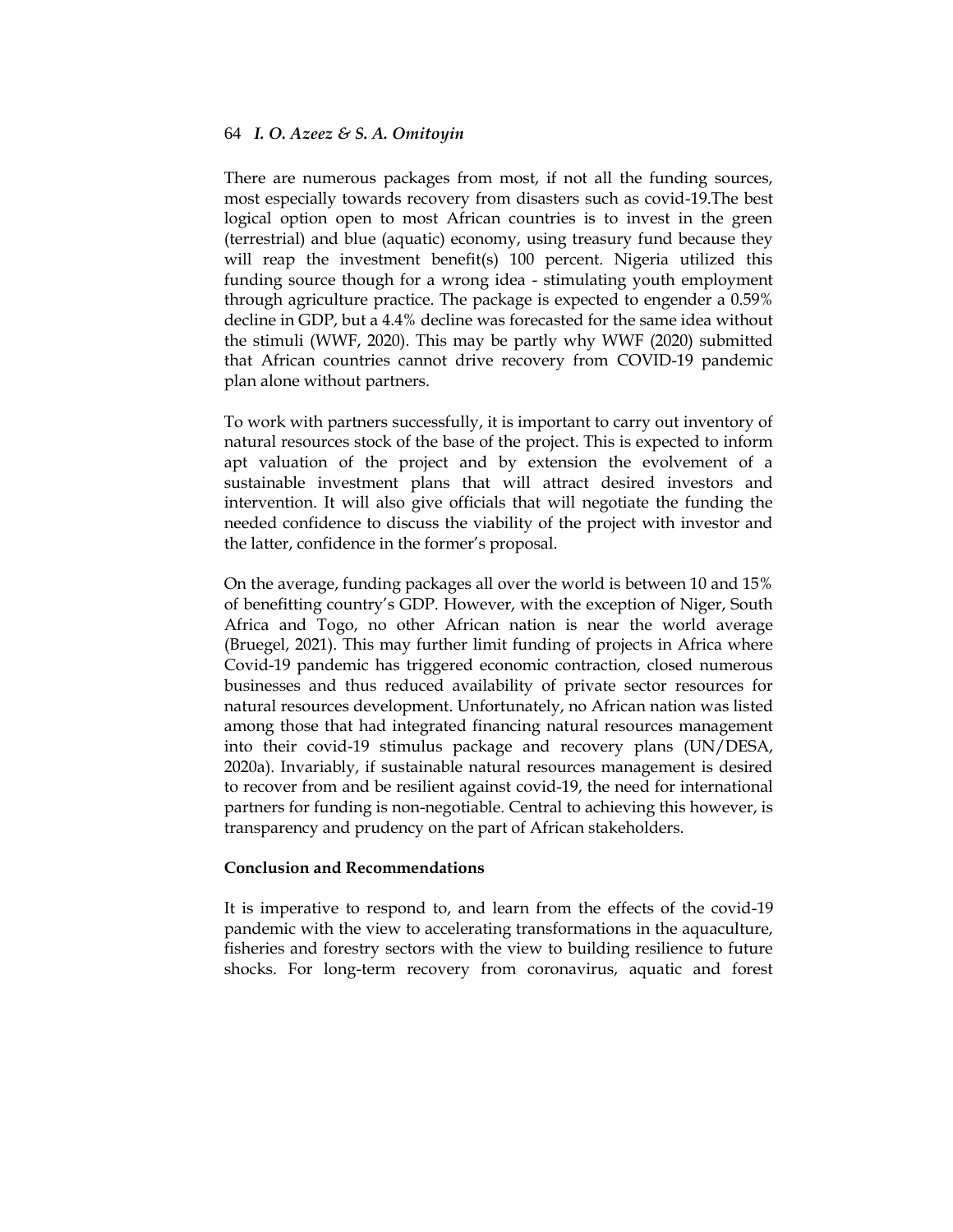resources will support a more resilient future provided all stakeholders' are involved in the planning and execution of management strategies. There must also be strong political will to support people-centred and government supported development in these sectors. Thus, the integration of aquatic and forest-based activities into national programmes in relation to other land uses will enhance the recovery of the fisheries and forestry sectors with positive implications for sustainable rebuilding strategies. Mobilising resources with sincerity of purpose among the political class for aquatic and forest resources is also imperative for covid-I9 recovery processes in Africa.

Specifically, time-limited, targeted, cash-based, and consistent policies responses based on longer-term sustainability objectives are imperative for the aquaculture, fisheries and forestry sectors (OECD, 2020b). Equally imperative are support policies, which discourage abuse of natural resources (for example, overfishing; illegal, unregulated and unreported fishing; as well as illegal felling, bush burning for wildlife, over exploitation of non-timber forest resources) or support practices, which encourages the sustainability of the resources. These are germane to the survival of stakeholders, most specially the vulnerable ones. Finally, monitoring of the economic and social impacts on aquaculture, fisheries and forestry production systems, associated supply chains, and consumption patterns of their resources is imperative, if support must get to those who need them most.

# **References**

- Anderson, I., B. Robson and M. Connolly *et al.* (2016). Indigenous and tribal peoples' health (The *Lancet*–Lowitja Institute Global Collaboration): a population study. *Lancet* 2016; 388: 131–57.
- APB, (2021). Africa paper and Board available at https://www. marketresearch.com/seek/Paper-Board-Africa/730/1150/1.html Sighted 10/03/2021.
- Attah, A.N. (2020). Initial Assessment of the Impact of COVID-19 on Sustainable Forest Management African States.https:// www.un.org/esa/forests/wp-content/uploads /2021 /01 /Covid-19-SFM-impact-Africa.pdf.
- Azeez, I.O., G.A. Fayenuwo and L. Popoola (2013).Indices of Local Community Participation in Forest Management in Southwestern Nigeria.*Journal of Environmental Extension,* Vol. 11, 60 – 68.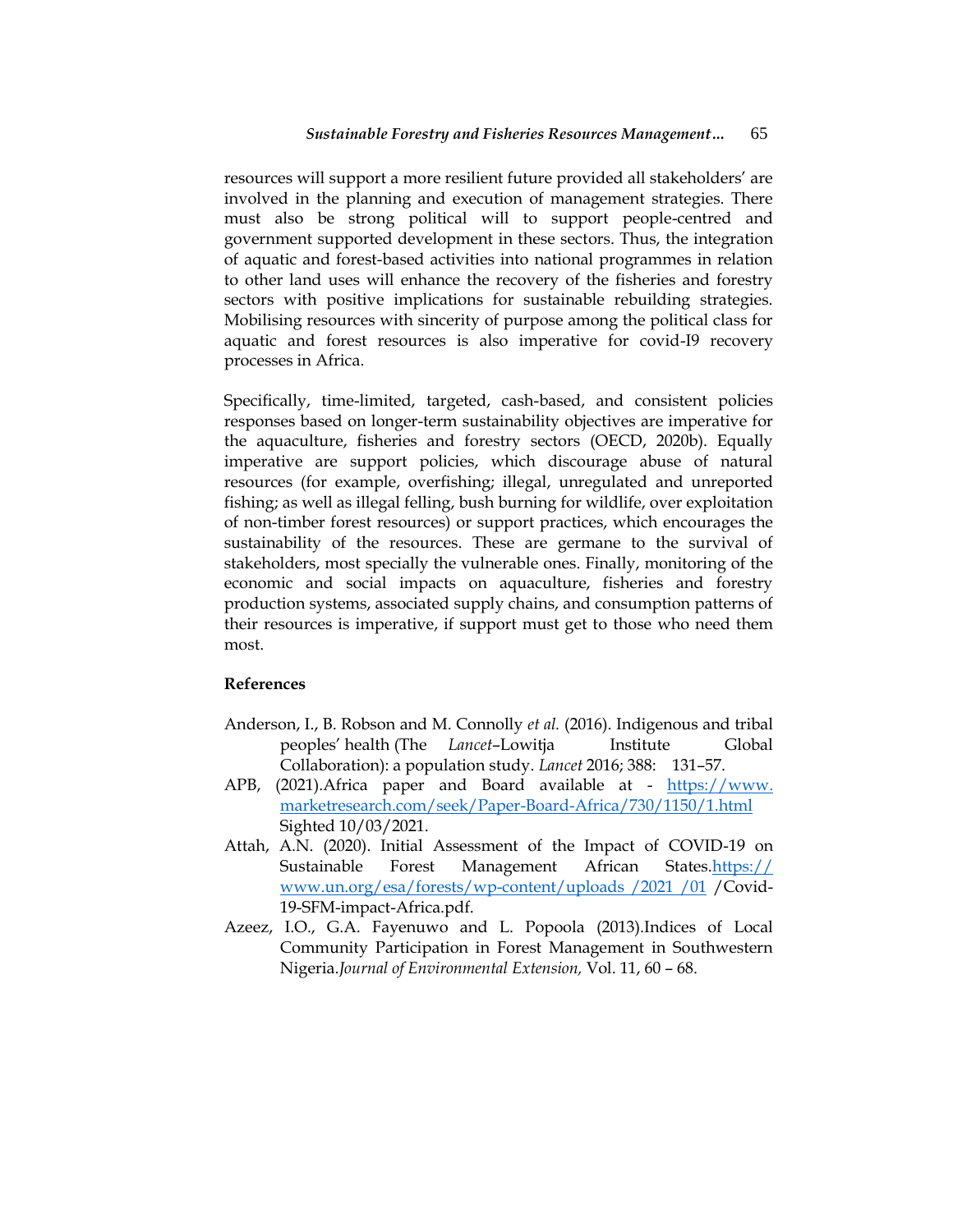- Azeez, I.O. and T.O. Amusa (2014).Participatory Forestry Practices and Renewable Natural Resources Management. In: Ogunsanwo, O.Y., A.O. Akinwole, I.O. Azeez, V.A.J. Adekunle and N.O. Adewole (Eds.) *SudanoSahelian Landscape and Renewable Natural Resources Development in Nigeria*, Proceedings of the 37th
- Annual Conference of the Forestry Association of Nigeria, Minna, Niger State, Nigeria, Pp. 397 – 413.
- Bernacsek, G.M. (1987). Policy options for development of the fisheries sector in Africa. FAO, Fisheries Department, Fishery Policy and Planning Division, Rome, 180p.
- BIMCO, (2020).*Coronavirus (COVID-19) Crew Challenges*. [https://www.bimco.org/ships-ports-](https://www.bimco.org/ships-ports-%09and-voyage-planning/crew-%09support/health-and-medical-support/novel-coronavirus---crew%20%09challenges) and-voyage-planning/crew[support/health-and-medical-support/novel-coronavirus---crew](https://www.bimco.org/ships-ports-%09and-voyage-planning/crew-%09support/health-and-medical-support/novel-coronavirus---crew%20%09challenges)  [challenges.](https://www.bimco.org/ships-ports-%09and-voyage-planning/crew-%09support/health-and-medical-support/novel-coronavirus---crew%20%09challenges) Accessed 29/02/2021.
- Bloomfield, L.S.P., T.L. McIntosh and E.F. Lambin (2020). Habitat fragmentation, livelihood behaviors, and contact between people and nonhuman primates in Africa. *Landscape Ecol*35**,** 985–1000. <https://doi.org/10.1007/s10980-020-00995-w>
- Bondad-Reantaso, M.G., B. Mackinnon, H. Bin, H. Jie, K. Tang-Nelson, W. Surachetpong, V. Alday-Sanz, M. Salman, E. Brun, I. Karunasagar, L. Hanson, K. Sumption, M. Barange, A. Lovatelli, A. Sunarto, N. Fejzic, R. Subasinghe, A.M. Mathiesen and M. Shariff (2020). Viewpoint - SARS-CoV-2 (The Cause of COVID-19 in Humans). *Asian Fisheries Science* 33:74–78. [https://doi.org/10.33997/j.afs.](https://doi.org/10.33997/j.afs) 2020.33.1.009.
- Bruijnzeel, L.A. (2014). Hydrological functions of tropical forests: not seeing the soil for the trees? *Agriculture, Ecosystems and Environment,*  104:185–228.
- Bruegel (2021).Covid National Data Set. Available at: https://www. bruegel.org/publications/datasets/covid-national-dataset/.Sighted 09/03/2021.
- Colfer, C.J.P., M. Elias, B.S, Basnett and S.S. Hummel (Eds.) (2017). The Earthscan reader on Gender and Forests, ISBN: 978-1-138-23158-0 (hbk) and 978-1-138-23159-7 (Pbk), Routledge, 2 Park Square, Milion Park, Abingdon, Oxon OX 14 4 RN, UK. 376 pp.
- Cornforth, A., E. Fatoyinbo, P. Freemantle and N. Pettorelli (2013). Advanced land observing satellite phased array type L-brand SAR (ALOS PALSAR) to inform the Conservation of Mangroves: Sundarbans as a case study. *Remote sensing* 5, 224-237.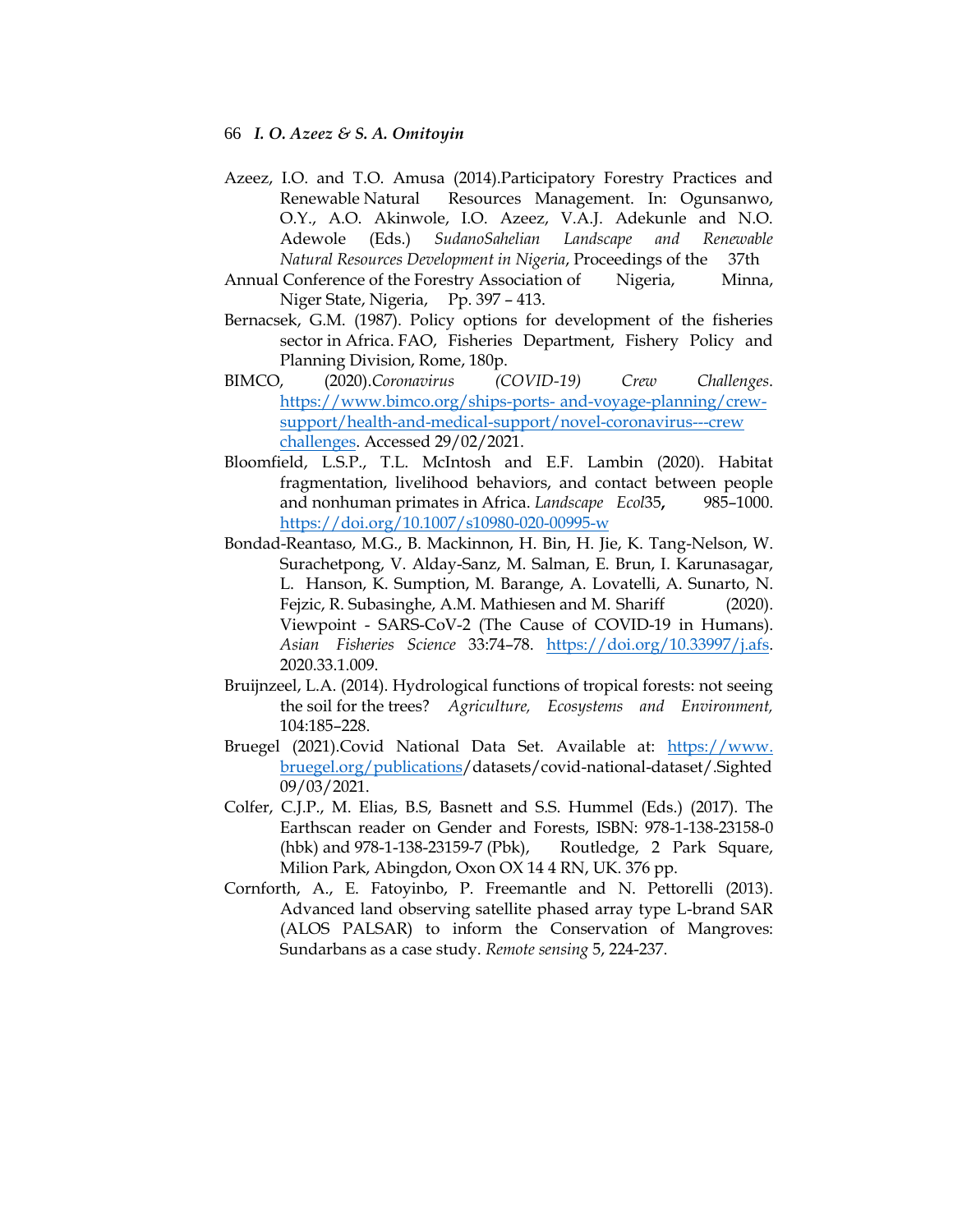- Cunningham, A.B. (1993). African Medicinal Plants: setting priorities at the interface between conservation and primary health care. Paris: UNESCO; 1993. Working paper 1. 221pp.
- Deininger, K (2011). Challenges posed by the new wave of farmland investment. *The Journal of Peasant Studies*, 38(2): 217–247.
- Démurger, S. and M. Fournier (2011). Poverty and firewood consumption: A case study of rural households in northern China. *China Economic Review,* 22(4): 512–523.
- Eba'aAtyi, R., J. NgouhouoPoufoun, J.P. MvondoAwono, A. NgoungoureManjeli and R. Sufo-Kankeu (2016).Economic and social importance of Fuelwood in Cameroon. *International Forestry Review,* 18(S1): 52–65.
- EC, (2021).Fisheries, aquaculture and COVID-19 Issues and Policy Responses.European Commission. Also available at: [https://knowledge4policy.ec.europa.eu/publication/fisheries](https://knowledge4policy.ec.europa.eu/publication/fisheries-%20%09aquaculture-covid-19-issues-policy%20responses_en?language_content%20%09_entity%20%09=en)[aquaculture-covid-19-issues-policy responses\\_en?language\\_content](https://knowledge4policy.ec.europa.eu/publication/fisheries-%20%09aquaculture-covid-19-issues-policy%20responses_en?language_content%20%09_entity%20%09=en) [\\_entity =en](https://knowledge4policy.ec.europa.eu/publication/fisheries-%20%09aquaculture-covid-19-issues-policy%20responses_en?language_content%20%09_entity%20%09=en) Retrieved on 28/1/2021.
- Ellison, D., C.E. Morris, B. Locatelli, D. Sheil, J. Cohen, D. Murdiyarso, V. Gutierrez *et al.* (2017). Trees, forests and water: cool insights for a hot world. *Global Environmental Change,* 43: 51–61.
- FAO, (2014).*State of the World's Forests 2014: Enhancing the socioeconomic benefits from forests.* Rome. (available at [http://www.fao.org](http://www.fao.org/) /3/ai3710e.pdf).
- FAO, (2014a).The State of World Fisheries and Aquaculture 2012.Food and Agriculture Organization of the United Nations, Rome.
- FAO, (2015). Global forest resources assessment 2015 How are the world's forest changing? Second edition ISBN 978-92-5-109283-4.
- FAO, (2017).*Sustainable woodfuel for food security*.FAO Working Paper. Rome. (available at http://www.fao.org/3/a-i7917e.pdf).
- FAO, (2018a).The State of the World's Forests, 2018 Forest pathways to sustainable development. FAO, Rome. ISBN 978-92-5-130561-4. 139 pp. Available at: [http://www.fao.org/3/I9535EN/ i9535en. pdf](http://www.fao.org/3/I9535EN/%20i9535en.%20pdf) Accessed 02/02/2020.
- FAO, (2018b).The State of World Fisheries and Aquaculture 2018—Meeting the Sustainable Development Goals.Licence: CC BY-NC-SA 3.0 IGO. Rome: FAO.
- FAO, (2020a). The impacts of COVID-19 on the forest sector: How to respond? Rome: FAO, 6pp.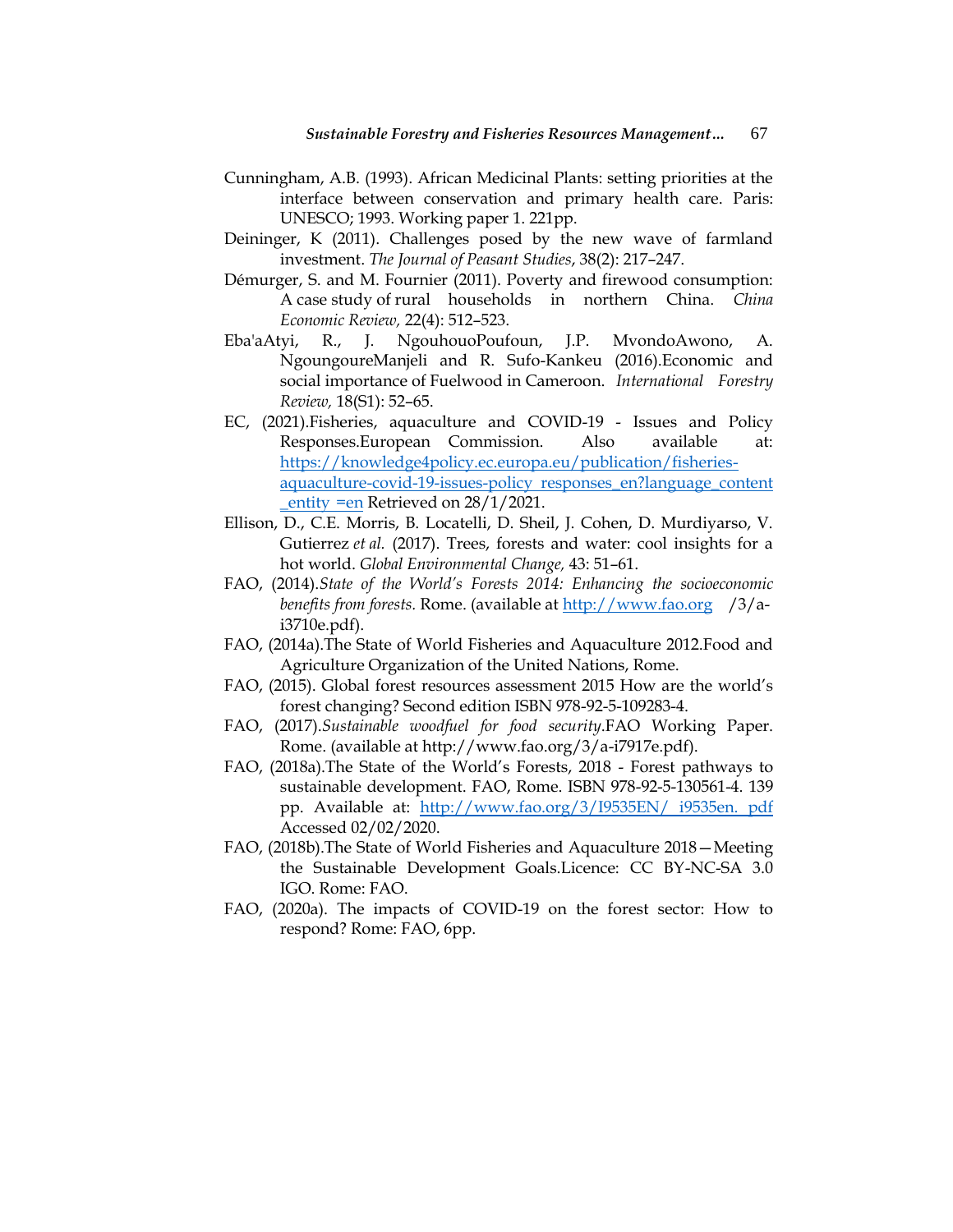- FAO, (2020b). The State of World Fisheries and Aquaculture 2020: Sustainability in action. Rome. 224pp. <https://doi.org/10.4060/ca> 9229en.
- FAO, (2020c).Building back better: COVID-19 pandemic recovery contributions from the forest sector[.http://www.fao.org/](http://www.fao.org/%20%09fileadmin/user_upload/idf/COFO25/COVID_Forestry%20Webinar%20%09Week_Chairs_su%20mmary_df-clean.pdf)  [fileadmin/user\\_upload/idf/COFO25/COVID\\_Forestry Webinar](http://www.fao.org/%20%09fileadmin/user_upload/idf/COFO25/COVID_Forestry%20Webinar%20%09Week_Chairs_su%20mmary_df-clean.pdf)  [Week\\_Chairs\\_su mmary\\_df-clean.pdf.](http://www.fao.org/%20%09fileadmin/user_upload/idf/COFO25/COVID_Forestry%20Webinar%20%09Week_Chairs_su%20mmary_df-clean.pdf)
- FAO, and UNEP (2020). The State of the World's Forests 2020.Forests, biodiversity and people. Rome: FAO, 214 pp.
- FAOSTAT, (2021). Land Use Data Visualize Agricultural Land by Continent, Area between 1961 and 2018. Available at: http:// www.fao.org/faostat/en/#data/RL/visualize. Accessed on 22/02/2021.
- Fayenuwo, G.A., I.O. Azeez and L. Popoola (2007). Status of Local Participation in Forest Resources Management in Southwest Nigeria, *Journal of Tropical Forest Resources*, Vol. 23(1), pp. 37 – 48.
- Fisher, M. and G. Shively (2005). Can income Program reduce Tropical Forest Pressure? Income Shocks and Forest Use in Malawi! *World Development* 33(7):1115-1128.
- Gond, V., E. Dubiez, M. Boulogne, M. Gigaud, A. Péroches, A. Pennec, N. Fauvet and R. Peltier (2016). Forest cover and carbon stock change dynamics in the Democratic Republic of Congo: case of the woodfuel supply basin of Kinshasa. Bois etForets des Tropiques, 327(1): 19–28.
- Holmes, L., C.K. Strauss, K. de Vos and K. Bonzon (2014). Towards Investment in Sustainable Fisheries: A framework for financing the transition. Environmental Defense Fund and The Prince of Wales's International Sustainability Unit. 86p.
- IFAD, (2016).Rural Development Report 2016 Fostering inclusive rural transformation. International Fund for Agricultural Development, Rome.
- Ilstedt, U., A.B. Tobella, H.R. Bazié, J. Bayala, E. Verbeeten, G. Nyberg, J. Sanouet al. (2016). Intermediate tree cover can maximize groundwater recharge in the seasonally dry tropics. *Scientific Reports,* 6: 21930.
- IPCC, (2013).*Climate Change 2013: The Physical Science Basis. Contribution of Working Group I to the Fifth Assessment Report of the Intergovernmental Panel on Climate Change* [Stocker, T.F., D. Qin, G.-K. Plattner, M. Tignor, S.K. Allen, J. Boschung, A. Nauels, Y. Xia, V. Bex and P.M. Midgley (Eds.)]. Cambridge University Press, Cambridge, United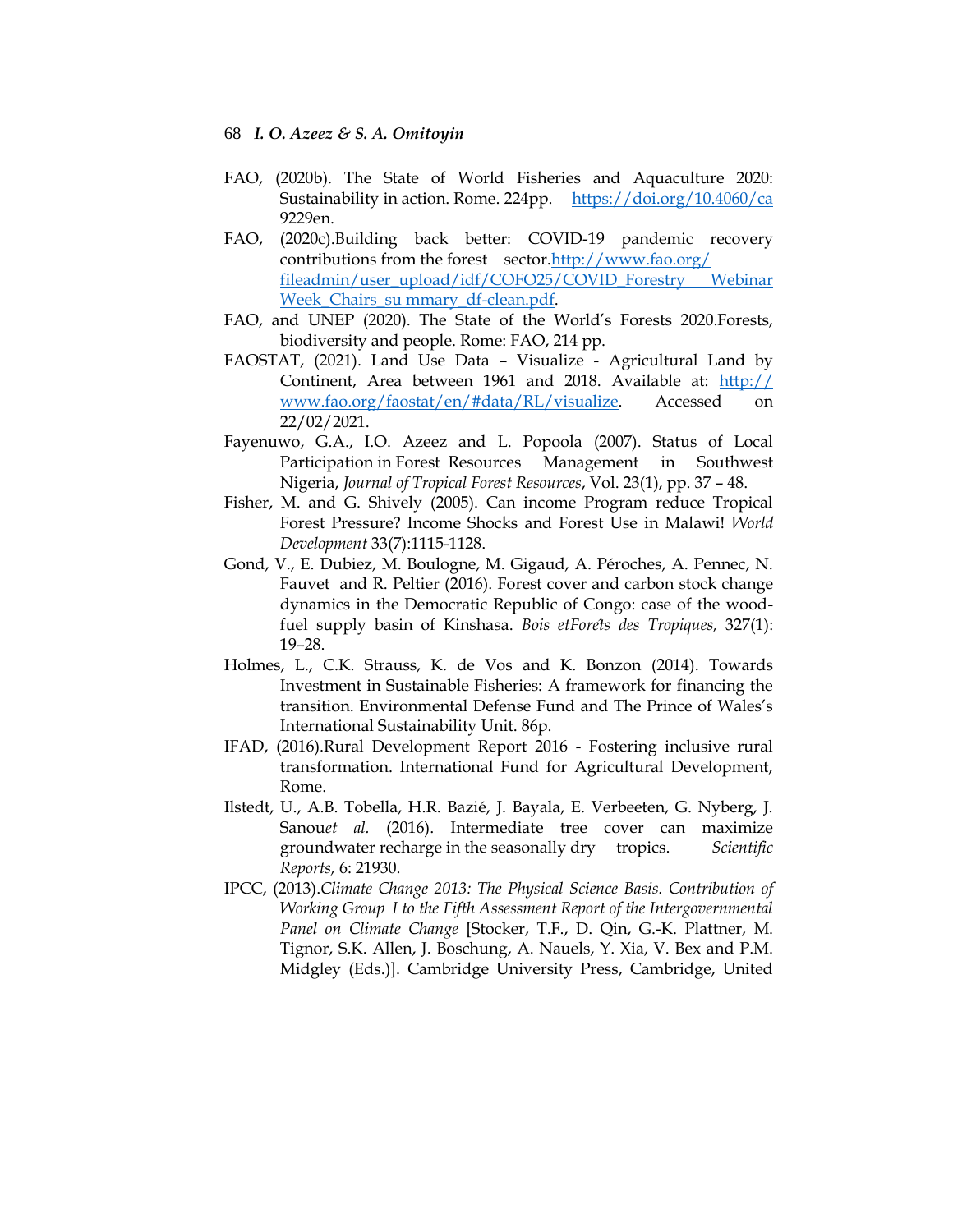Kingdom and New York, NY, USA, 1535 pp. Also available at: <https://www.ipcc.ch/report/ar5/wg1/> Accessed 02/02/2020.

- ITF, Seafarers (2020). *COVID-19 Information for Seafarers*.https:// www.itfseafarers.org/en /embed/covid-19-country-informationseafarers. Accessed 29 May 2020.
- ITTO (2020). No clear picture on how pandemic is affecting timber companies in Africa. Tropical Timber Market Report 24(7). P 2 – 5. Also available at: [https://www.itto.int/files/user/mis/MIS\\_1-](https://www.itto.int/files/user/mis/MIS_1-%0915_Apr2020.pdf) [15\\_Apr2020.pdf.](https://www.itto.int/files/user/mis/MIS_1-%0915_Apr2020.pdf) Accessed 15/02/2021.
- Jiang, F., L. Deng, L. Zhang, Y. Cai, C.W. Cheung and Z. Xia (2020). Review of the clinical characteristics of Coronavirus Disease 2019 (COVID-19). *Journal of General Internal Medicine*.https://doi.org /10.1007/ s11606-020-05762-w.
- Kandel, P., P.S. Chapagain, L.N. Sharma and O.R. Vetaas (2016). Consumption patterns of fuelwood in rural households of Dolakha district, Nepal: Reflections from Community Forest User Groups. *Small-scale Forestry,* 15(4): 481-495.
- Kate, K.T. and S.A, Laird. (1999). The commercial use of biodiversity: access to genetic resources and benefit sharing. ISBN 1 85383 334 7. Earthscan Publications Limited, 120 Pentonville Road, London N1 9JN, UK.416 pp.
- Kehlenbeck, K., B. Vinceti, N. van Vliet, G. Keding, B. Stadlmayr, P. Van Damme, S.T. Carsan, T. Sunderland, M. Njenga, A. Gyau, P. Cerruti, J. Schure, C. Kouame, B. Obiri-Darko, D. Ofori, B. Agarwal, H. Neufelt, A. Degrande and A. Serban (2015). *Forests, trees and landscapes for food security and nutrition: a global assessment report*, pp 25–50. IUFRO World Series, Volume 33. International Union of Forestry Research Organisations, Vienna. (Available at http:// www.iufro.org/science/gfep/forests-and-food-security-panel/ report/).
- Kumar, C., S. Begeladze, M. Calmon and C. Saint-Laurent (Eds.) (2015). *Enhancing food security through forest landscape restoration: Lessons from Burkina Faso, Brazil, Guatemala, Viet Nam, Ghana, Ethiopia and Philippines.*International Union for the Conservation of Nature, Gland, Switzerland.
- Mordor Intelligence, (2021). Africa Packaging Market Growth, Trends, COVID-19 Impact, and Forecasts (2021 - 2026). Available at: [https://www.mordorintelligence.com/industry-r](https://www.mordorintelligence.com/industry-)eports/Africa packaging-market. Sighted 10/03/2021.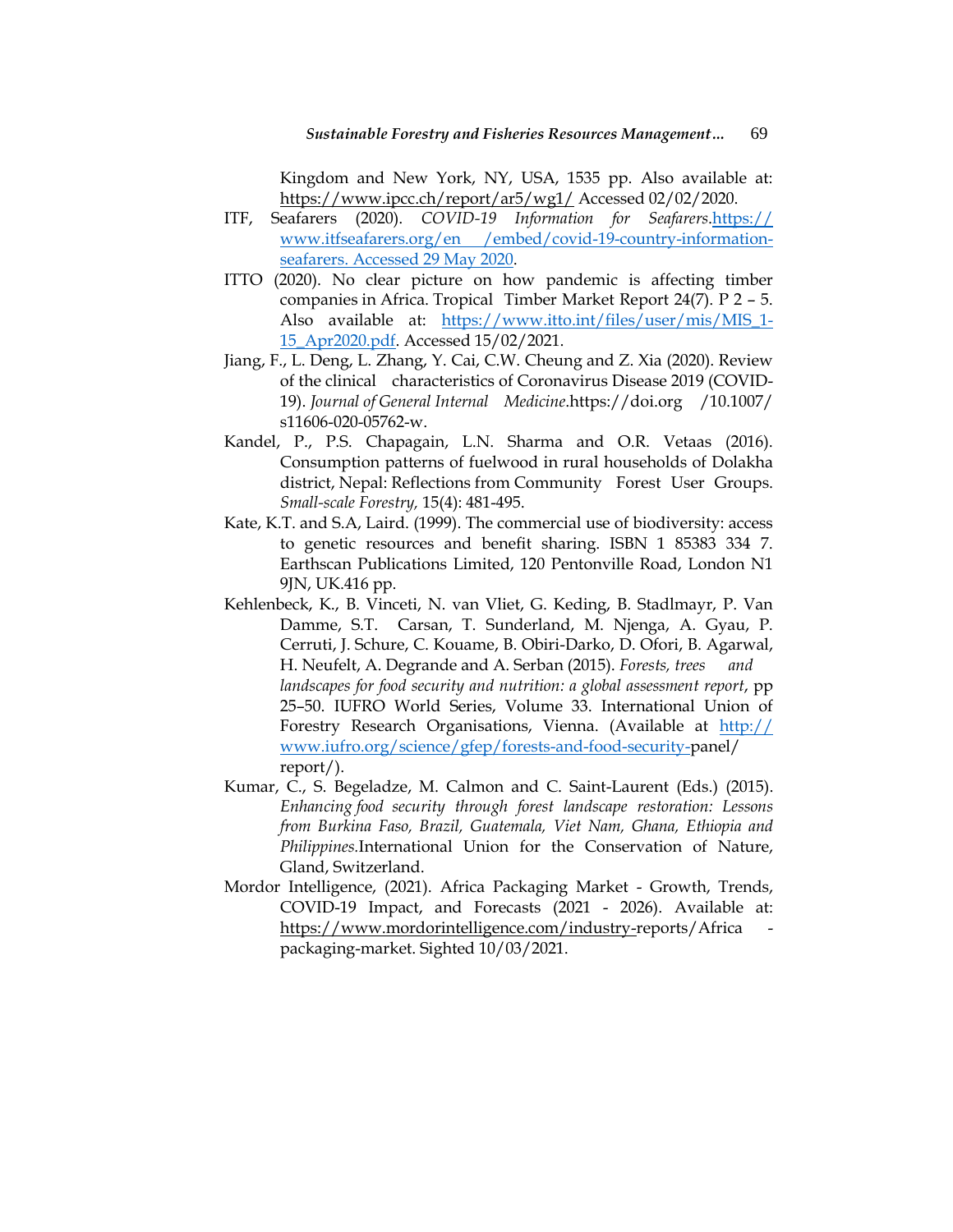- MRF, (2021).Globe News Herbal Medicine Market Value prediction by Market Research Future. Available at: https://www. globenews wire.com/news-release/2019/04/03/1796359/0/en/ Herbal-Medicine-Market-Value-to-Surpass-USD-129-Billion-Revenue-Mark-by-2023-at-5-88-CAGR-Predicts-Market-Research-Future. html. Sighted 10/03/2021.
- Nair, C.T.S. and R. Rutt (2009). Creating forestry jobs to boost the economy and build a green future. Rome: FAO, 8 pp.
- OECD, (2020). COVID-19 and Africa: Socio-economic impacts and policy responses. Accessed on 09/02/2021 at: [https://www.oecd.org/](https://www.oecd.org/%20%09coronavirus/policy-responses/covid-19-and-)  [coronavirus/policy-responses/covid-19-and-](https://www.oecd.org/%20%09coronavirus/policy-responses/covid-19-and-) africa-socio-economic -implications-and-policy-responses-96e1b282/.
- OECD, (2020a).Delpeuch, C. and W, Shymes (Eds.) Fisheries, aquaculture and COVID-19: Issues and Policy Responses. Tackling Corona Virus (Covid-19) – Contributing to a Global Effort by OECD. 04 June, 2020. 10pp. Available at: oecd.org/coronavirus.
- OECD, (2020b).*Government Support and the COVID-19 Pandemic*, OECD Publishing, [https://read.oecd-ilibrary.org/view/?ref=128\\_128572](https://read.oecd-ilibrary.org/view/?ref=128_128572-%09w5qyf5699d&title=Government-) [w5qyf5699d&title=Government-s](https://read.oecd-ilibrary.org/view/?ref=128_128572-%09w5qyf5699d&title=Government-)upport-and-the-COVID-19 pandemic.
- Paul, A. (2020). Risk of hunger pandemic as coronavirus set to almost double acute hunger by end of 2020. World Food Programme Insight, 16 April 2020. Also available at: https://www. ahgingos.org/risk-of-hunger-pandemic-as-covid-19-set-to-almostdouble-acute-hunger-by-end-of-2020/.
- PEFC (2019)[.https://www.pefc.org/what-we-do/our-approach/what-is](https://www.pefc.org/what-we-do/our-approach/what-is-%09sustainable-forest%20management)[sustainable-forest management,](https://www.pefc.org/what-we-do/our-approach/what-is-%09sustainable-forest%20management) cited 16/10/2019
- Qin, Y., T. Gartner, S. Minnemeyer, P. Reig and S. Sargent (2016).*Global forest watch water metadata document.* Technical Note. World Resources Institute, Washington, DC.
- Shahidi, F. (2020). Does COVID-19 affect food safety and security? A summary report on the Extraordinary Scientific Roundtable of IUFoST-CIFST on March 21, 2020. *J. Food Bioact.* 2020;9:1–3. Available at: [http://www.isnff-jfb.com/index.php/JFB/article](http://www.isnff-jfb.com/index.php/JFB/article%20%09/view/)  [/view/1](http://www.isnff-jfb.com/index.php/JFB/article%20%09/view/)25/216.
- Sen, M. (2020). Forests: At the Heart of a Green Recovery from the COVID-19 Pandemic. Source: UN Department of Economic and Social Affairs (DESA) Policy Briefs, 29 Jul 2020, 4 pages DOI: [https://doi.org/10.18356/ca7463ff-enhttps://www.un-ilibrary.](https://doi.org/10.18356/ca7463ff-en)  org/content/papers/27081990/23.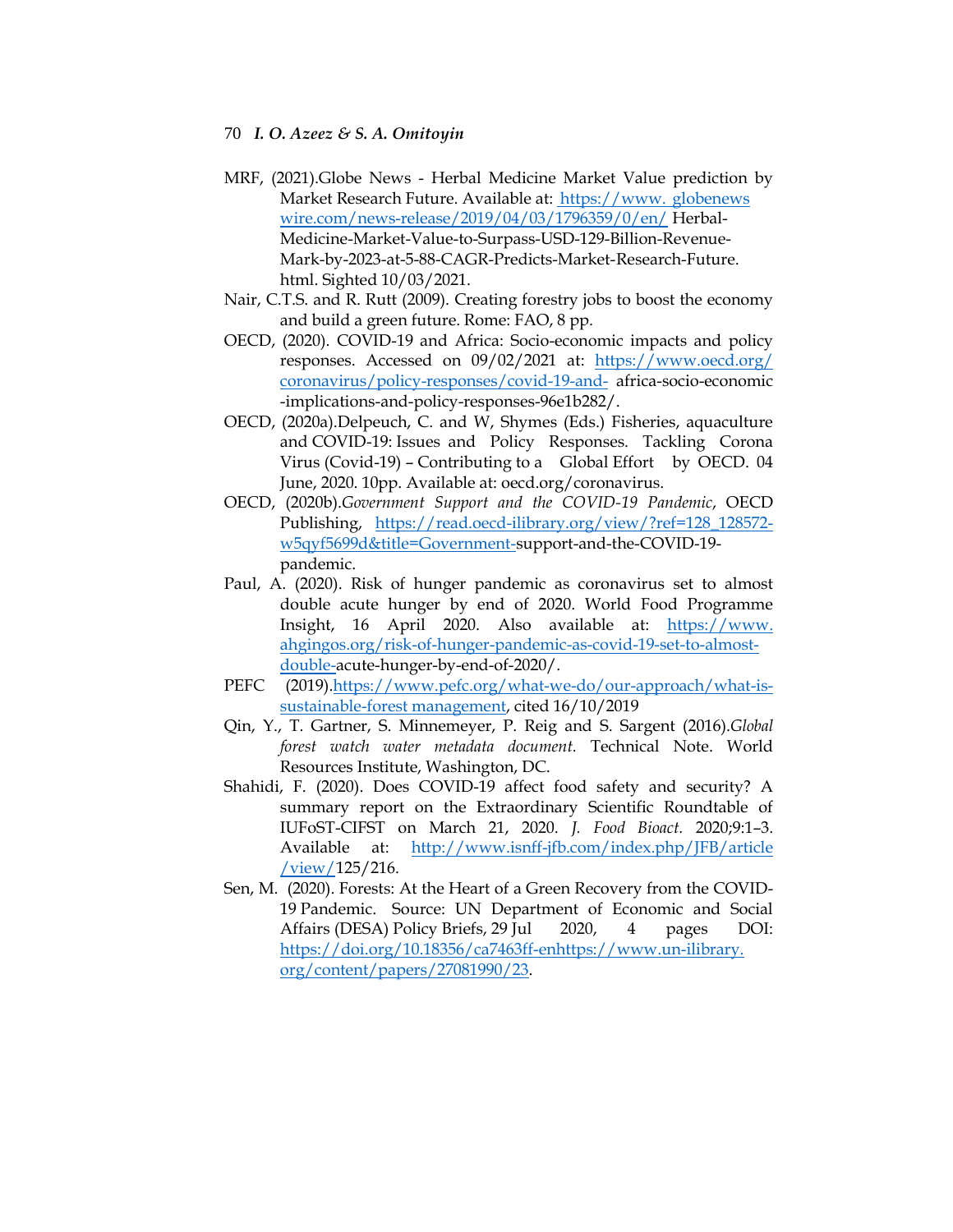- Tobella, A.B., H. Reese, A. Almaw, J. Bayala, A. Malmer, H. Laudon and U. Ilstedt (2014). The effect of trees on preferential flow and soil infiltrability in an agroforestry parkland in semiarid Burkina Faso. *Water Resources Research,* 50: 3342–3354.
- UN, (2017).United Nations Strategic Plan for Forests Briefing Notes. United Nations Forum on Forests. Accessed on 16/02/2021 at: <https://www.un.org/esa/forests/wp-content/uploads/2017/09/> UNSPF-Briefing\_Note.pdf.
- UN/DESA, (2020a).Financing sustainable forest management: a key component of sustainable Covid-19 Recovery. Policy Brief No. 88: New York: United Nations Department of Economic and Social Affairs, 4 pp.

UN/DESA, (2020b).The Impact of COVID-19 on Indigenous Peoples. Policy Brief No. 60. New York: United Nations Department of Economic and Social Affairs, 3 pp.

- UNEP, (2016). UNEP Frontiers 2016 Report: Emerging Issues of Environmental Concern. Nairobi, Kenya: United Nations Environment Programme, 77 pp.
- UNEP, (2019).A Wealth of Green Opportunities. A UNEP GEO-6 For Youth – Africa Publication in association with CEDARE. 100pp.
- UNEP, (2021).Our Work in Africa. Available at: https://www. unenvironment.org/regions/africa/our-work-africa.Sighted on 08/02/2021.
- WHO, (2020).Coronavirus disease 2019 (COVID-19) Situation Report –32. The World Health Organisation.Sighted at: https://www. who.int/docs/default-source/coronaviruse/situation-reports/ 20200221-sitrep-32-covid-19.pdf?sfvrsn=4802d089\_2 on 10/02/2021
- World Bank, (2021a).Understanding Poverty Forests Overview. Available at: [https://www.worldbank.org/en/topic/forests/overview.](https://www.worldbank.org/en/topic/forests/overview) Accessed on 12/02/2021.
- World Bank (2021b).African Program for Fisheries.Sighted on the 10/02/2021 at: [https://www.worldbank.org/en/programs/africa](https://www.worldbank.org/en/programs/africa-)program-for-fisheries.
- WorldFish, (2020).WorldFish discussed COVID-19 impacts with Nigerian aquaculture community. Accessed on 25/01/2021 from [https://fish.cgiar.org/news-and-u](https://fish.cgiar.org/news-and-)pdates/news/ worldfishdiscussed-covid-19-impacts-nigerian-aquaculture-community
- Wunder, S., J. Börner, G. Shively and M. Wyman (2014). Safety nets, gapfilling and forests: a global-comparative perspective. *World Development* 64: S29-S42.